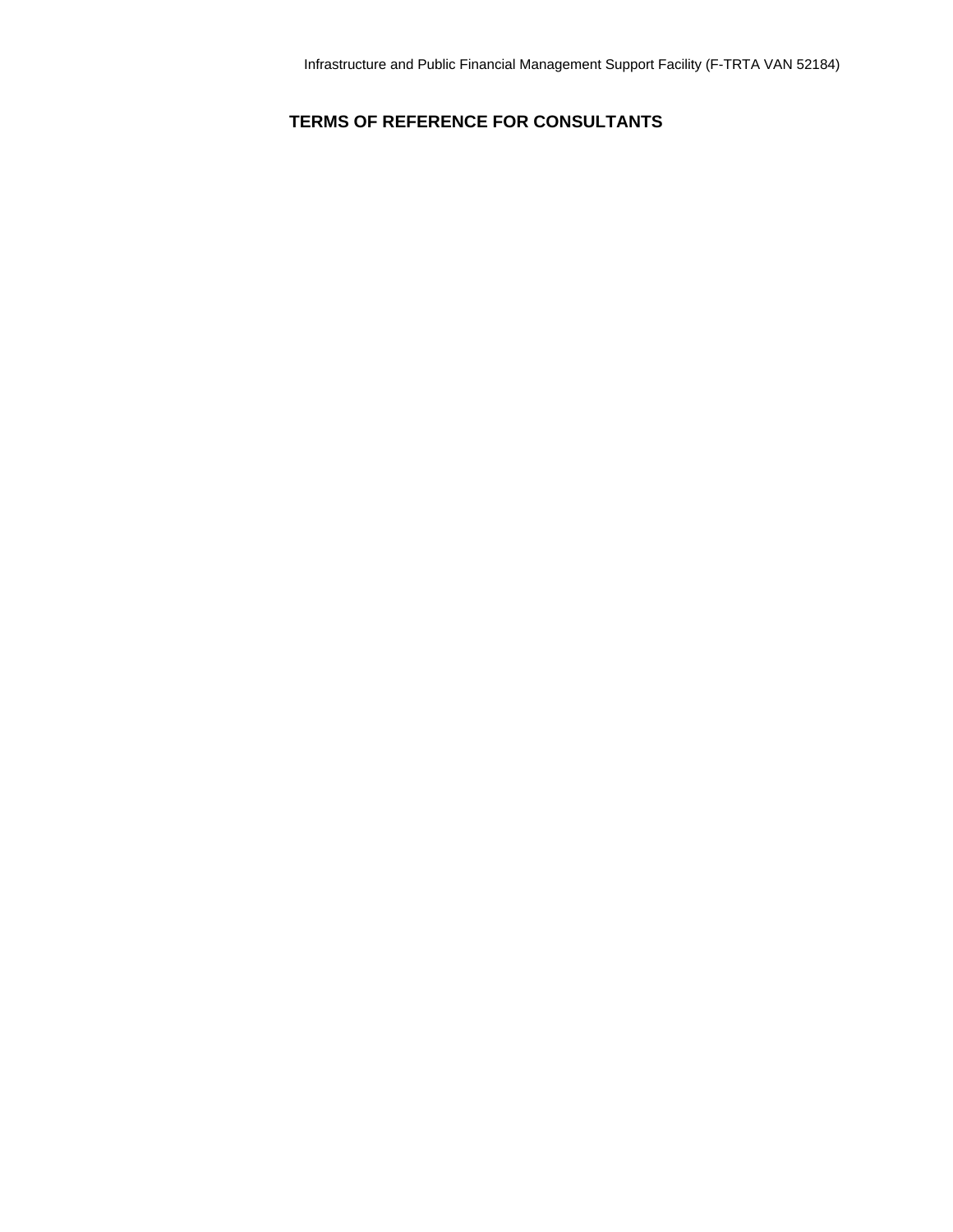# **OUTPUT 1:**

# **VPMU'S Capacity for Implementing Ongoing Projects Strengthened**

# **1. Expertise Project Management Consultant Source International, 11 person-months**

# **A. Objective and Purpose of the Assignment**

1. The Government of Vanuatu has received financial assistance from the technical assistance programs of the Asian Development Bank (ADB) to engage an international project management consultant. The consultant will work to strengthen project management and implementation capabilities of the government's Vanuatu Project Management Unit (VPMU) to help achieve the effective and efficient delivery of the intended outputs and outcomes of the Vanuatu Interisland Shipping Support Project, the Vanuatu Energy Access Project, and other relevant projects. The consultant will also support other key ministries in delivery of the Cyclone Pam Schools project, and other projects, as needed.

# **B. Scope of Work**

2. The selected candidate will work closely with the director and the international and national consultants of the VPMU to help effectively manage and successfully complete the three ongoing projects, and other projects as required, as well as oversee the on-the-job training, provided by international and national consultants to VPMU's national staff.

# **C. Detailed Tasks and/or Expected Outputs**

3. The responsibilities of the project management consultant will include but not be limited to the following tasks. The international project management consultant will

- (i) take a lead role in the management of all three ongoing projects and support other projects as required;
- (ii) liaise with and closely support the VPMU steering committee, the VPMU director, other government agencies, ADB, and cofinanciers on all matters pertaining to the implementation of the ongoing projects;
- (iii) take a lead role in managing all contracts procured under the three projects and support other projects as required;
- (iv) prepare documentation and facilitate progress and management meetings;
- (v) prepare progress reports and other reports, including consolidated results on training to VPMU national staff, and submit them to ADB and the government in a timely manner;
- (vi) coordinate on all project matters with the project teams and ADB and provide consolidated advice on such matters to the VPMU steering committee;
- (vii) monitor all the activities of the international and national consultants;
- (viii) oversee financial management and ensure that financial tables are up to date;
- (ix) liaise with environmental and social safeguards specialists and ensure that ADB's safeguards requirements are complied with and the required monitoring reports are submitted for ADB's endorsement on time;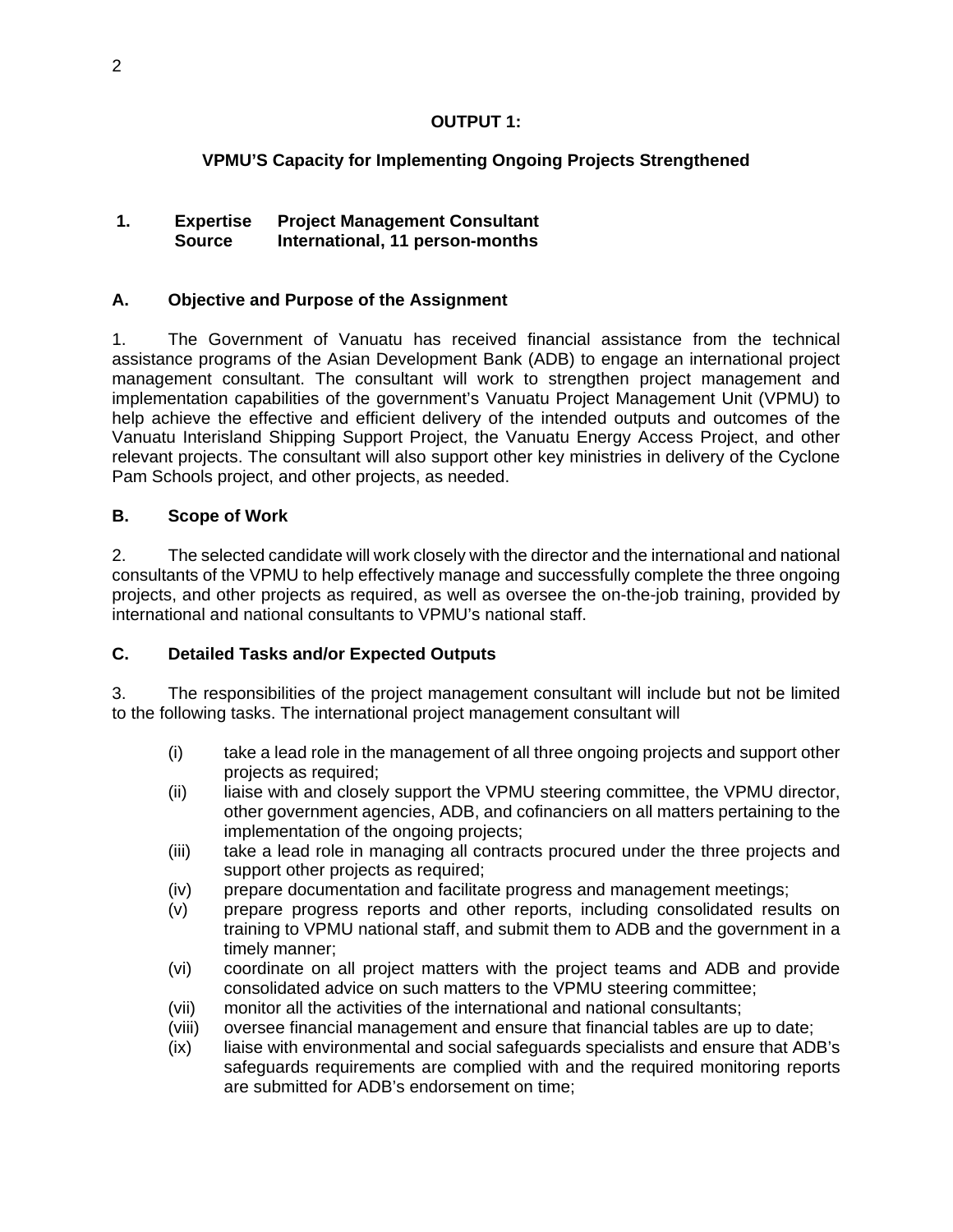- (x) monitor contract administration, including budgeting and the management of payments and deadlines, and coordinate timely review of contractor and consultant progress reports and potential claims and contract variations.
- (xi) analyze and mitigate risk; and
- (xii) review the contractors' and consultants' invoices before certifying them to be processed for payment.
- (xiii) Oversee the on-the-job training, provided by international and national consultants to VPMU's national staff, including review and finalization of training program and manuals, reporting of training results, and preparation of recommendations for continuous capacity building of national VPMU staff in coordination with the VPMU Director.

### **Deliverable Estimated Submission Date**

Monthly progress reports 5th of each month after the reporting period (To be prepared jointly with the national project management consultant), including results achieved on national staff training. Final Training Program and Manual End of first month of assignment Weekly email briefing reports Each Monday of the following week Midterm report TBD Final report, including recommendations For future capacity building End of assignment

# **E. Specialist Qualifications and Experience**

4. The international project manager will have a civil engineering degree and at least 15 years' general experience with civil works contracts and engineering teams. The international project manager must have

- (i) at least 10 years of experience in managing large civil works contracts similar in nature to those in effect under the three ongoing projects,
- (ii) at least 10 years' experience in managing large consultant teams,
- (iii) relevant work experience in ADB's developing member countries in the Pacific and other developing countries,
- (iv) relevant experience in working with multilateral development agencies, and
- (v) an excellent command of written and spoken English.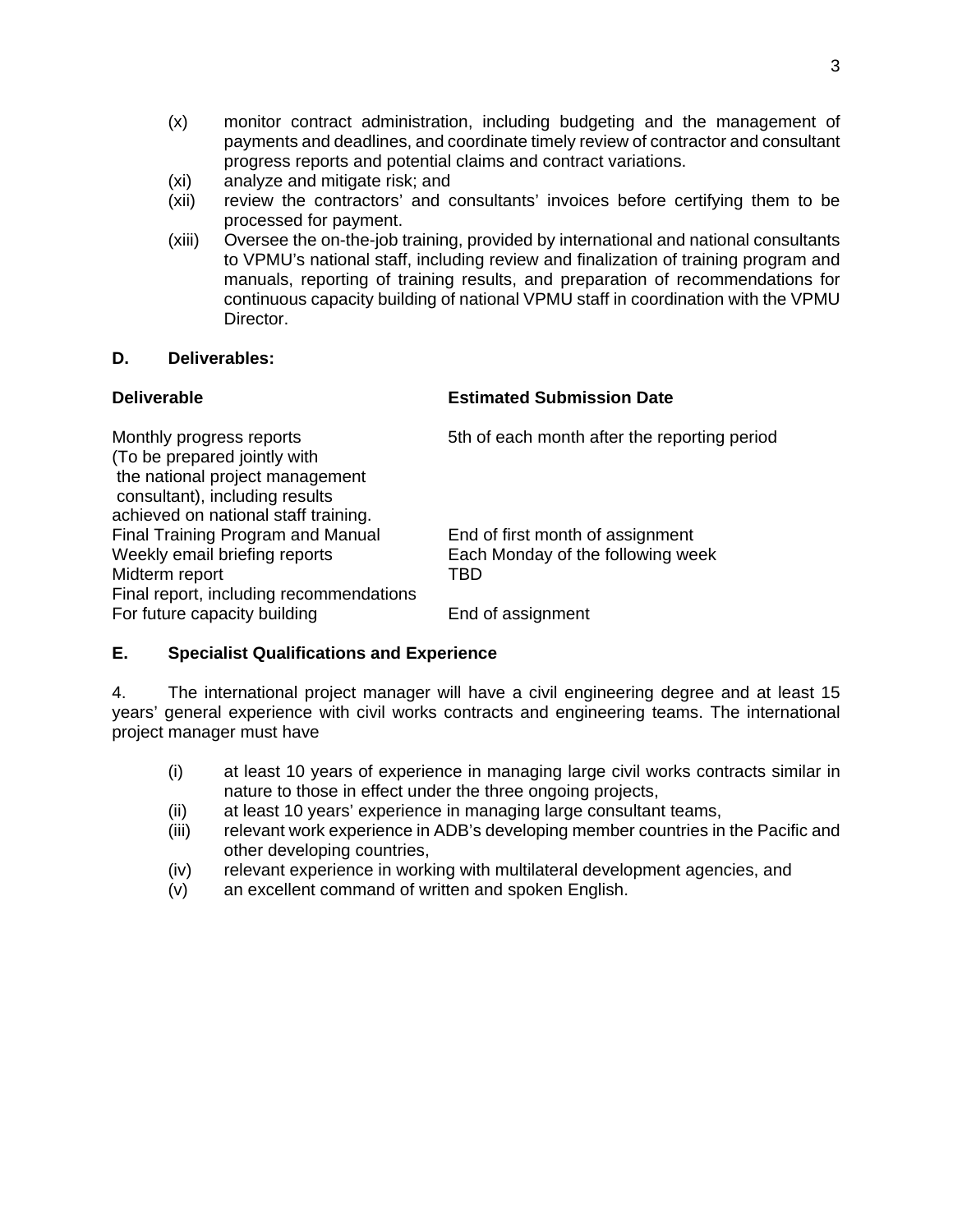### **2. Expertise Maritime Engineering Consultant Source International, 4 person-months**

# **A. Objective and Purpose of the Assignment**

1. The Government of Vanuatu has received financial assistance from the technical assistance programs of the Asian Development Bank (ADB) to engage an international maritime engineering consultant. The international consultant will work to strengthen the project management and implementation capabilities of the government's Vanuatu Project Management Unit (VPMU) to help achieve the effective and efficient delivery of the intended outputs and outcome of the ongoing Vanuatu Interisland Shipping Support Project (VISSP), as well as train VPMU's national staff and build their capacity for undertaking more demanding tasks independently in the future.

### **B. Scope of Work**

2. The selected candidate will work closely with international and national consultants within the VPMU and contribute to the smooth management and successful completion of the Vanuatu Interisland Shipping Support Project.

# **C. Detailed Tasks and/or Expected Outputs**

3. The responsibilities of the maritime engineering consultant will include but not necessarily be limited to the tasks listed below. He/she will

- (ii) liaise with and closely support the implementing and executing agencies, the VPMU, and ADB on all matters pertaining to the project's implementation;
- (iii) liaise with the international and national project management consultants and support preparation of documentation for progress and management meetings;
- (iv) coordinate with the project team, consultants, contractors, and ADB on matters related to the VISSP and provide consolidated advice on such matters to the project management consultants;
- (v) support the project management consultants in supervising the VPMU national consultants and project consultants involved in the VISSP;
- (vi) support the project management consultant in VISSP contract administration tasks, including budgeting and managing payments and deadlines;
- (vii) help coordinate the timely review of contractor and consultant progress reports and potential claims and contract variations;
- (viii) provide overall technical guidance and support in addressing any design issues related to the VISSP;
- (ix) work closely with project consultants and contractors on all engineering aspects of the project and provide timely advice to the project management consultant on issues that require close monitoring and guidance from the VPMU steering committee and/or ADB and/or Ministry of Foreign Affairs and Trade (MFAT) of the New Zealand Government; and
- (x) closely coordinate and support the VPMU in contract management activities.
- (xi) carry out on-the-job training to VPMU's national technical staff to design standards, engineering, site supervision and other technical matters.
- (xii) support the international and national Project Management Consultants in preparing a trainings program and manual and reflect provided training activities and results into the weekly progress reports.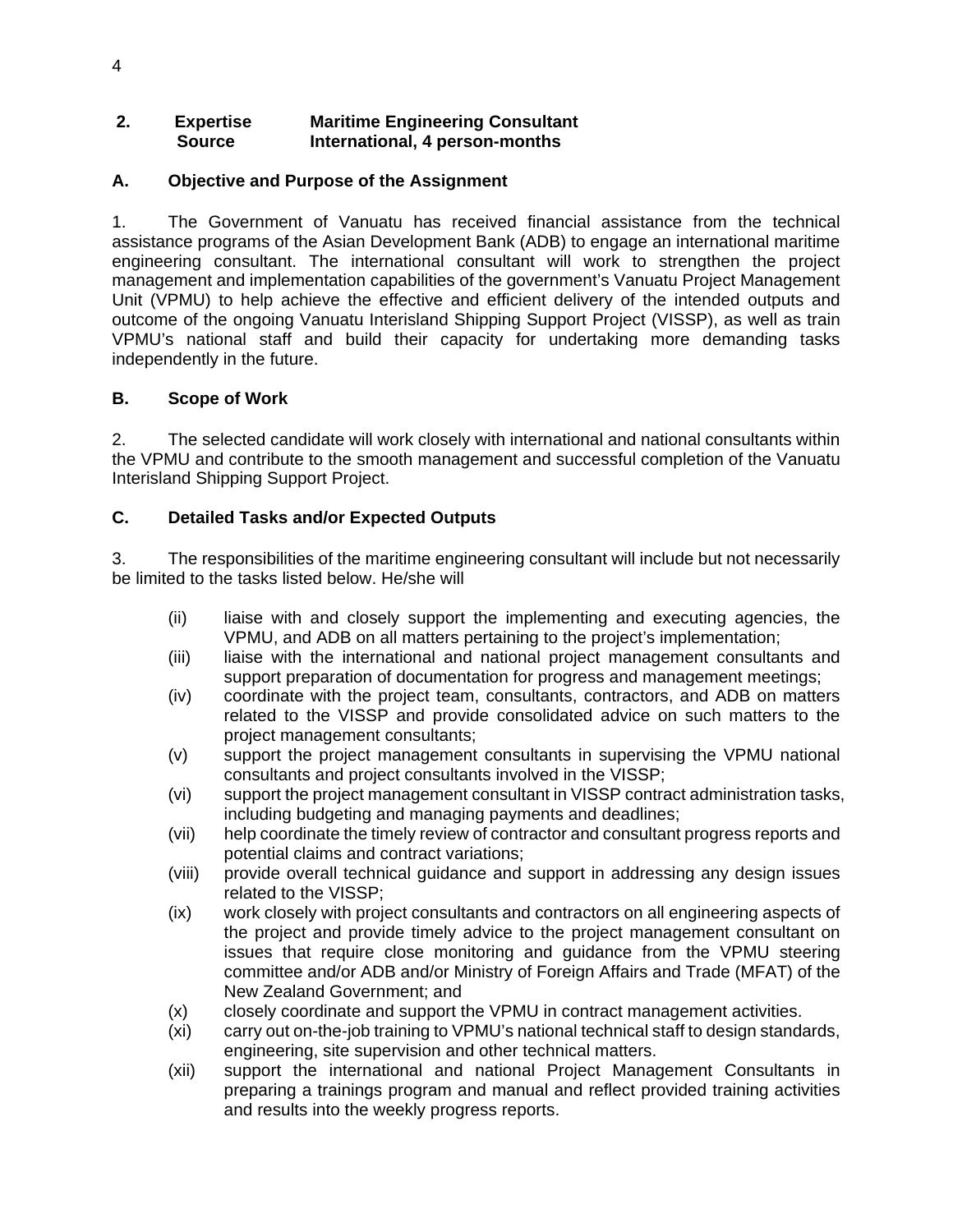# **Deliverable Estimated Submission Date**

Any documentation required by TBD the VPMU and/or ADB during project implementation.

Weekly progress reports Each Monday of the week following the reporting period.

# **E. Specialist Qualifications and Experience**

4. The maritime engineering consultant will have a civil engineering degree and at least 15 years of general experience with civil works contracts and design. The consultant must have

- (i) at least 10 years of experience in large maritime wharf construction contracts,
- (ii) at least 10 years' experience in the design of wharves,
- (iii) a solid understanding of International Federation of Consulting Engineers' conditions (FIDIC),<sup>1</sup>
- (iv) relevant work experience in ADB's developing member countries in the Pacific and other developing countries, and
- (v) an excellent command of written and spoken English.

 <sup>1</sup> Fédération Internationale Des Ingénieurs-Conseils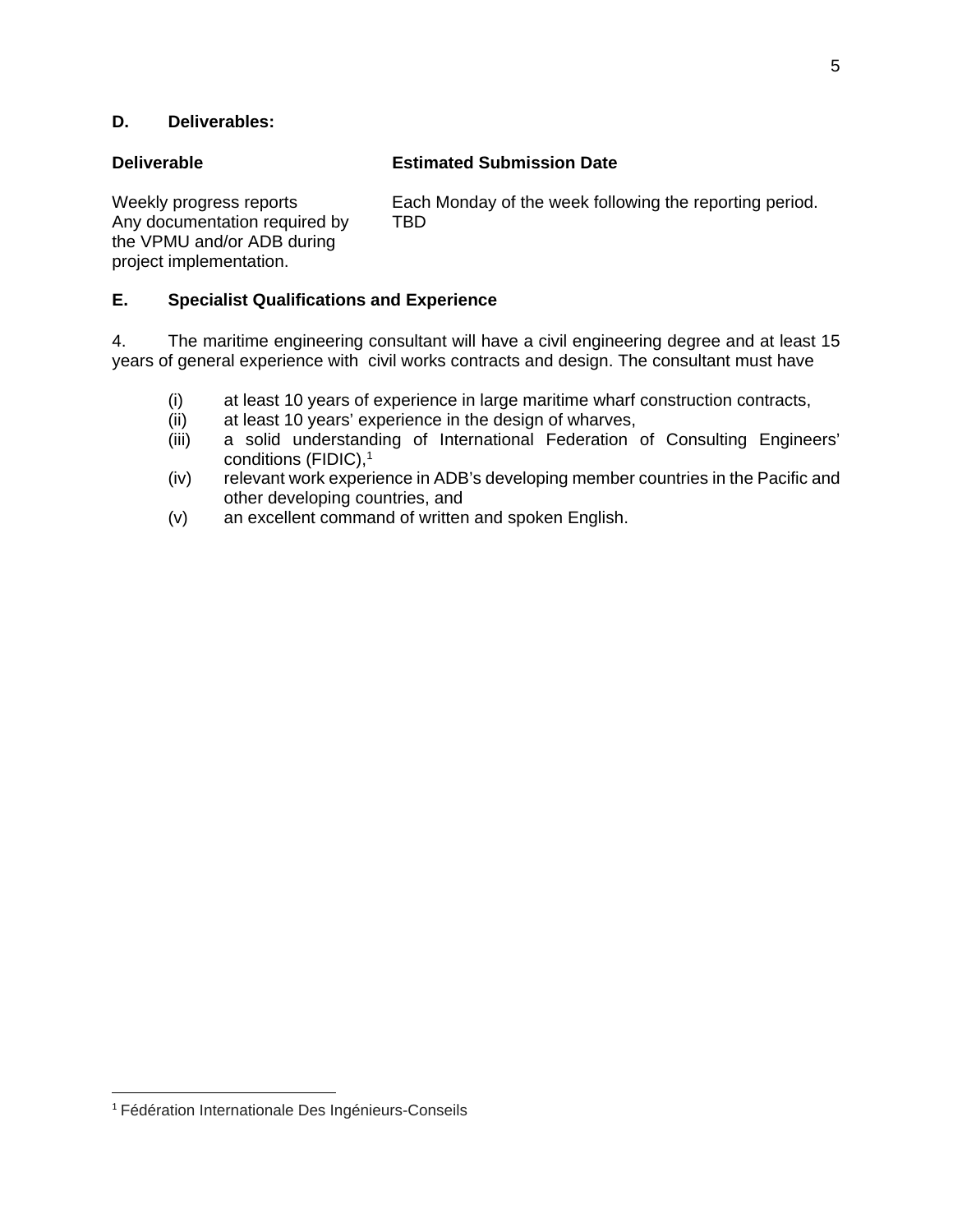# **3. Expertise Project Management Consultant 1 Source National, 12 person-months**

# **A. Objective and Purpose of the Assignment**

1. The Government of Vanuatu has received financial assistance from the technical assistance programs of the Asian Development Bank (ADB) to engage a national project management consultant. The consultant will work to strengthen project management and implementation capabilities of the government's Vanuatu Project Management Unit (VPMU) to help achieve the effective and efficient delivery of the intended outputs and outcomes of the Vanuatu Interisland Shipping Support Project, the Vanuatu Energy Access Project, and other projects, as needed. The consultant will also support other key ministries in delivery of other projects, as needed.

### **B. Scope of Work**

2. The selected candidate will work closely with the director of the VPMU, the international project management consultant, and other international and national consultants within the VPMU to help effectively manage and successfully complete the three ongoing projects and support the international Project Management Consultant in overseeing the on-the-job training, provided by international and national consultants to VPMU's national staff. The national Project Management Consultant will act as the focal training coordinator and interface between the consultant and VPMU's national staff in identifying training needs and facilitating implementation of the training program.

### **C. Detailed Tasks and/or Expected Outputs**

3. The responsibilities of the national project management consultant will include but not be limited to the tasks listed below. Working in coordination with the international project management consultant, the national project management consultant will

- (i) take a lead role in the management of all three ongoing projects;
- (ii) liaise with and closely support the VPMU steering committee, the VPMU director, other government agencies, ADB, and cofinanciers on all matters pertaining to the implementation of the ongoing projects;
- (iii) take a lead role in managing all contracts procured under the three projects;
- (iv) prepare documentation and facilitate progress and management meetings;
- (v) prepare progress reports and other reports and submit them to ADB and the government in a timely manner;
- (vi) coordinate on all project matters with the project teams and ADB and provide consolidated advice on such matters to the VPMU steering committee;
- (vii) monitor all the activities of the national consultants;
- (viii) oversee financial management and ensure that financial tables are up to date;
- (ix) liaise with environmental and social safeguards specialists and ensure that ADB's safeguards requirements are complied with and the required monitoring reports are submitted for ADB's endorsement on time;
- (x) monitor contract administration, including budgeting and the management of payments and deadlines, and coordinate the timely review of contractor and consultant progress reports and potential claims and contract variations.
- (xi) analyze and mitigate risk;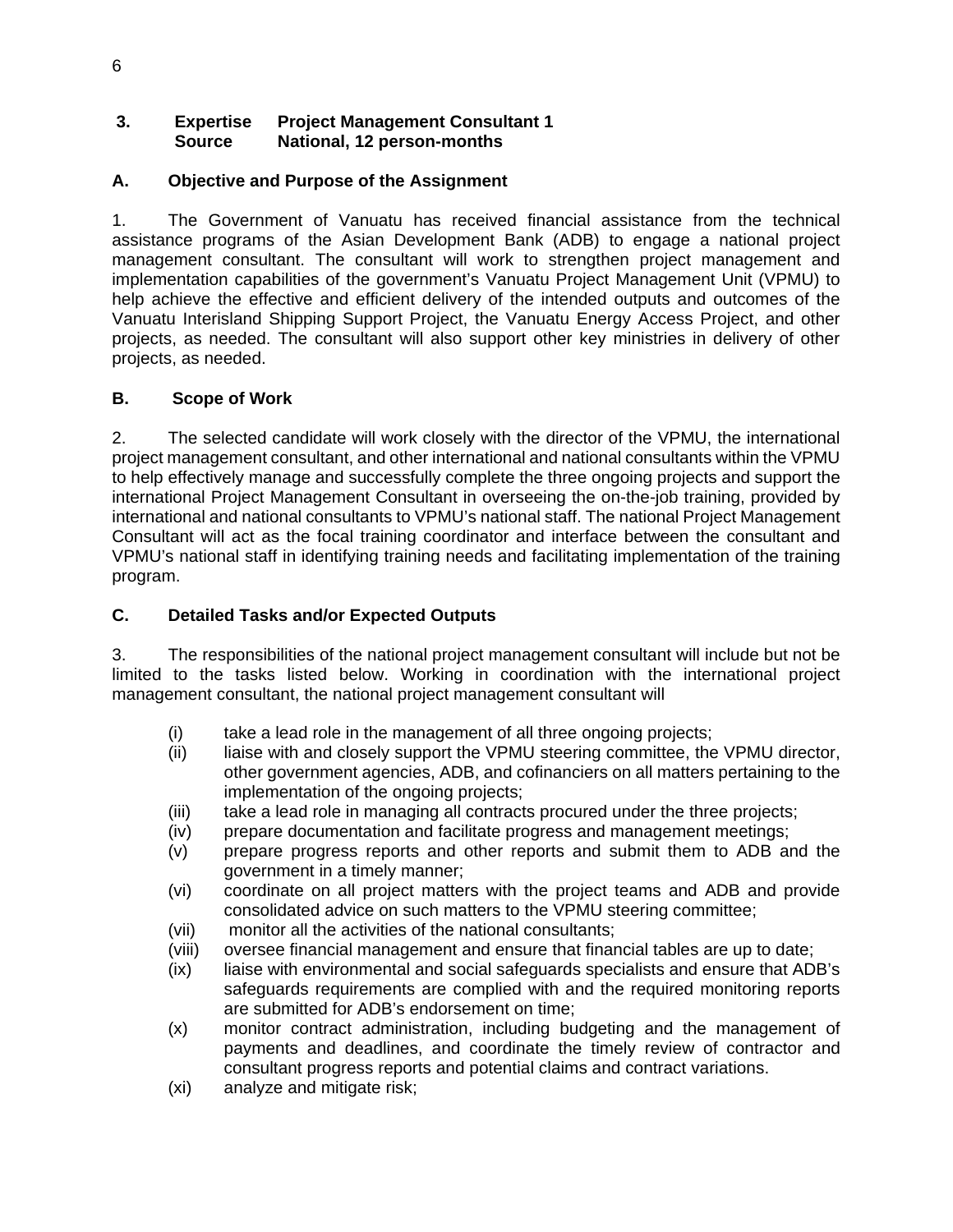- (xii) review the contractors' and consultants' invoices before certifying them to be processed for payment;
- (xiii) review consultant's designs and contractor's drawings and calculations to check arrangements for optimized operation and maintenance and verify compliance with contract specifications;
- (xiv) coordinate with project engineers and observe to ensure that testing of materials and equipment is in accordance with agreed standards;
- (xv) supervise and evaluate the implementation of environmental mitigation and monitoring measures as specified in the environmental management plans and advise the VPMU and ADB of any issues or concerns; and
- (xvi) identify and alert the VPMU and ADB of potential risks to the successful implementation of contracts, including cost overruns, delays, and nonconformance with project specifications;
- (xvii) Support the international Project Management Consultant in overseeing the onthe-job training, provided by international and national consultants to VPMU's national staff, including review and finalization of training program and manuals with the international consultant, reporting of training results, and preparation of recommendations for continuous capacity building of national VPMU staff in coordination with the international Project Management Consultant and VPMU Director.

### **Estimated Submission Date**

| Monthly progress reports<br>(To be prepared jointly with<br>the international project management                                                                                                   | 5th of each month after the reporting period |
|----------------------------------------------------------------------------------------------------------------------------------------------------------------------------------------------------|----------------------------------------------|
| consultant), including results<br>achieved on national staff training.<br>Final Training Program and Manual<br>(To be prepared jointly with<br>the international project management<br>consultant) | First month of assignment                    |
| Midterm report<br>Final report                                                                                                                                                                     | TRD<br>End of assignment                     |

# **E. Specialist Qualifications and Experience**

4. The national project management consultant will have a civil engineering degree and at least 15 years of general experience with civil works contracts and engineering teams. The national project manager must have

- (i) at least 10 years of experience in managing civil works contracts,
- (ii) at least 10 years of experience in managing consultant teams,
- (iii) relevant work experience in ADB's developing member countries in the Pacific and other developing countries,
- (iv) relevant work experience in working with multilateral development agencies, and
- **(v)** an excellent command of written and spoken English.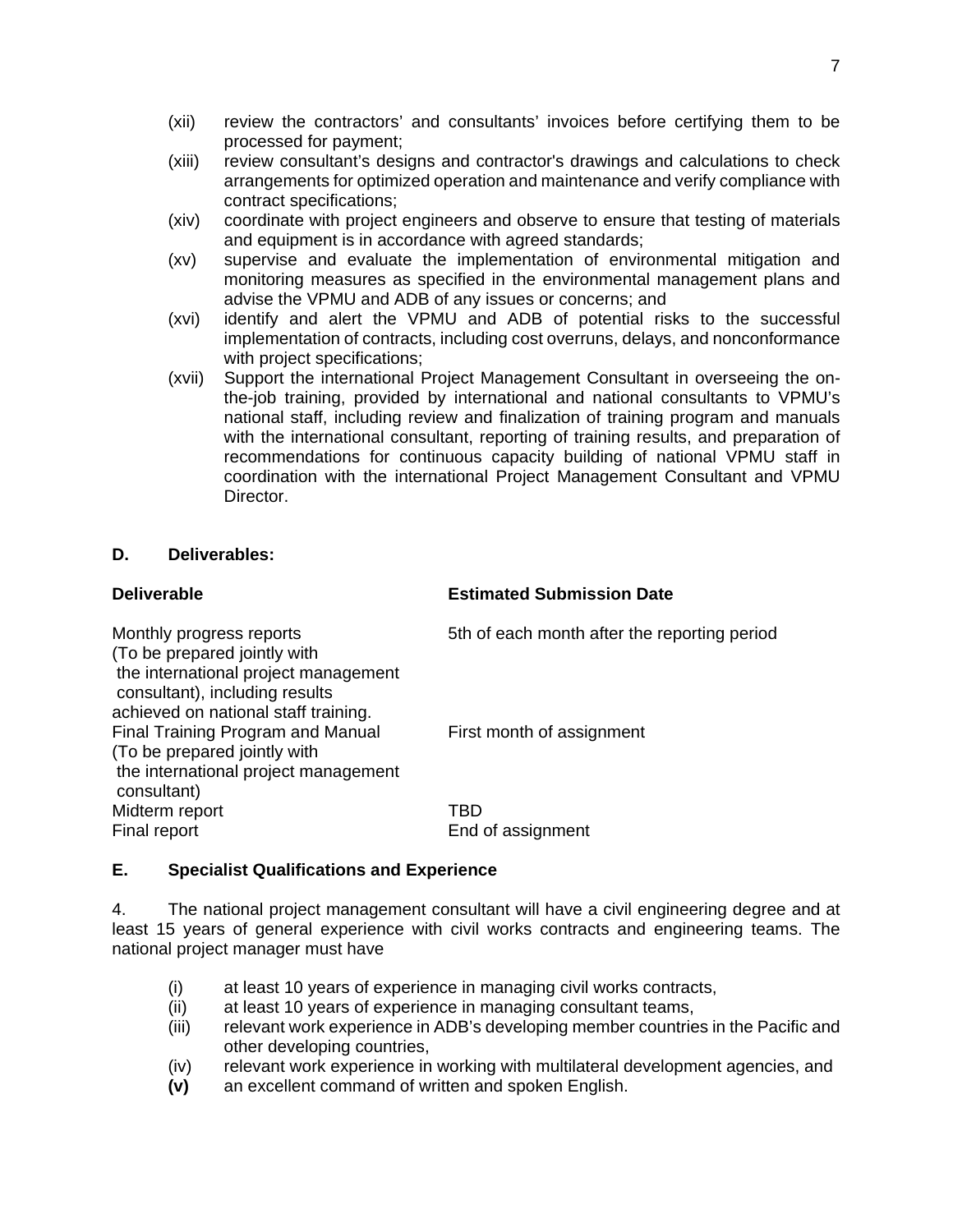# **4. Expertise Project Management Consultant 2 Source National, 7 person-months**

# **A. Objective and Purpose of the Assignment**

1. The Government of Vanuatu has received financial assistance from the technical assistance programs of the Asian Development Bank (ADB) to engage a national project management consultant. The consultant will work to strengthen project management and implementation capabilities of the Ministry of Education and Training's (MOET) Project Management Unit to help achieve the effective and efficient delivery of the intended outputs and outcomes of the Cyclone Pam Schools Project, and other projects, as needed.

# **B. Scope of Work**

2. The selected candidate will work closely with the director of MOET, the international project management consultant, and other international and national consultants within the VPMU to help effectively manage and successfully complete the project.

# **C. Detailed Tasks and/or Expected Outputs**

3. The responsibilities of the national project management consultant will include but not be limited to the tasks listed below. Working in coordination with the international project management consultant, the national project management consultant will

- (i) take a lead role in the management of the Cyclone Pam Schools Project;
- (ii) liaise with and closely support the project's steering committee, the MOET director, other government agencies, ADB, and cofinanciers on all matters pertaining to the implementation of the project;
- (iii) manage the design and supervision consultant (DSC) for the project;
- (iv) lead coordination between the DSC, the contractor and the key stakeholders at each of the four school sites;
- (v) take a lead role in managing all contracts procured under the project;
- (vi) prepare documentation and facilitate progress and management meetings;
- (vii) review the DSC's progress reports and other reports and submit them to ADB in a timely manner;
- (viii) coordinate on all project matters with the project team and ADB and provide consolidated advice on such matters to the project steering committee;
- (ix) monitor all the activities of the national consultants;
- (x) oversee financial management and ensure that financial tables are up to date;
- (xi) liaise with environmental and social safeguards specialists and ensure that ADB's safeguards requirements are complied with and the required monitoring reports are submitted for ADB's endorsement on time;
- (xii) monitor contract administration, including budgeting and the management of payments and deadlines, and coordinate the timely review of contractor and consultant progress reports and potential claims and contract variations.
- (xiii) analyze and mitigate risk;
- (xiv) review the contractors' and consultants' invoices before certifying them to be processed for payment;
- (xv) review consultant's designs and contractor's drawings and calculations to check arrangements for optimized operation and maintenance and verify compliance with contract specifications;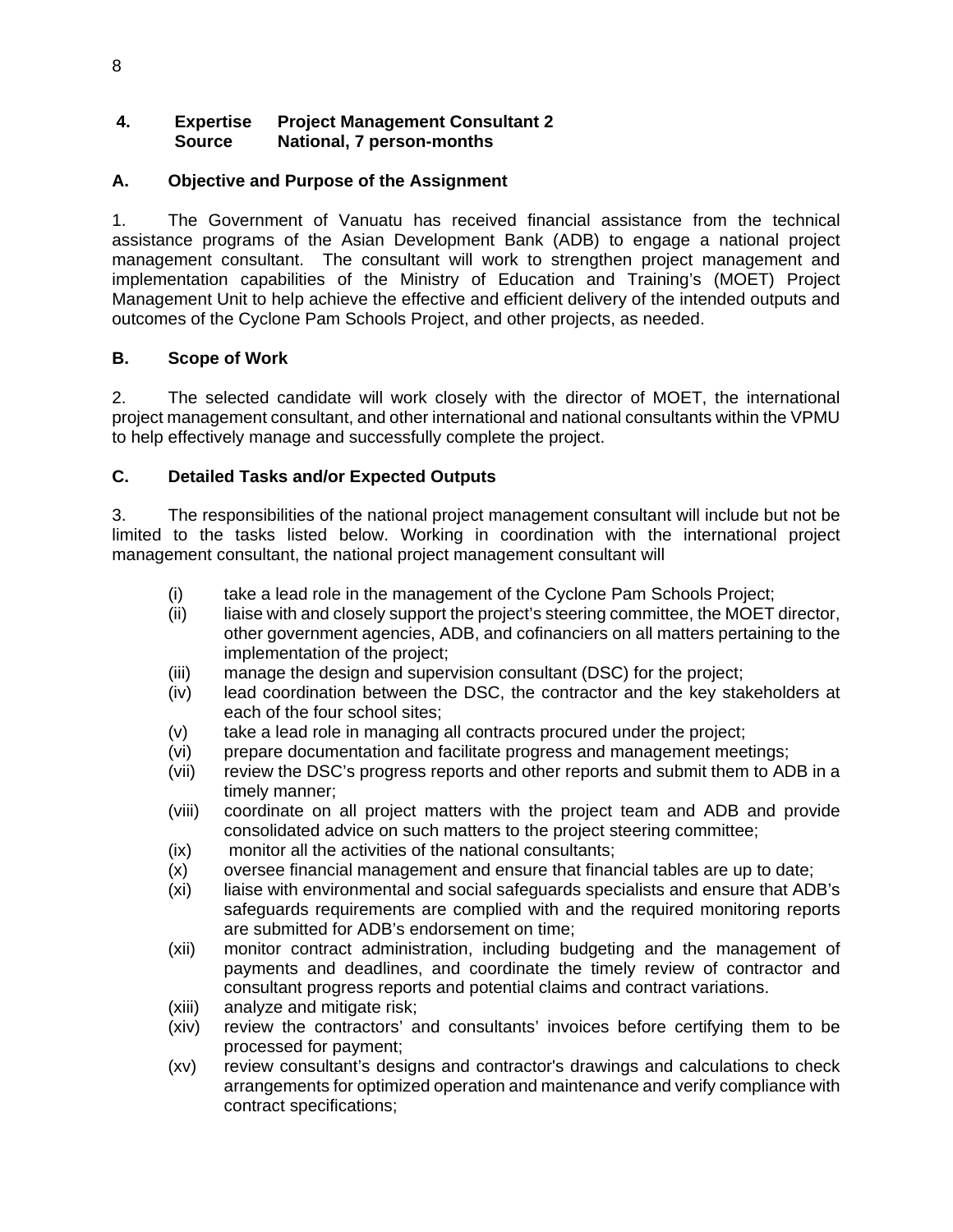- (xvi) coordinate with project engineers and observe to ensure that testing of materials and equipment is in accordance with agreed standards;
- (xvii) review implementation of environmental mitigation and monitoring measures as specified in the environmental management plans and advise MOET and ADB of any issues or concerns; and
- (xviii) identify and alert MOET and ADB of potential risks to the successful implementation of contracts, including cost overruns, delays, and nonconformance with project specifications.
- (xix) carry out on-the-job training to the project's national staff technical aspects.

# **Deliverable Estimated Submission Date**

| Monthly progress reports<br>(To be prepared jointly with | 5th of each month after the reporting period |
|----------------------------------------------------------|----------------------------------------------|
| the international project management<br>consultant)      |                                              |
| Midterm report                                           | TRD                                          |
| Final report                                             | End of assignment                            |

# **E. Specialist Qualifications and Experience**

4. The national project management consultant will have a civil engineering degree and at least 15 years of general experience with civil works contracts and engineering teams. The national project manager must have

- (i) at least 10 years of experience in managing civil works contracts,
- (ii) at least 10 years of experience in managing consultant teams,
- (iii) relevant work experience in ADB's developing member countries in the Pacific and other developing countries,
- (iv) relevant work experience in working with multilateral development agencies, and
- (v) an excellent command of written and spoken English.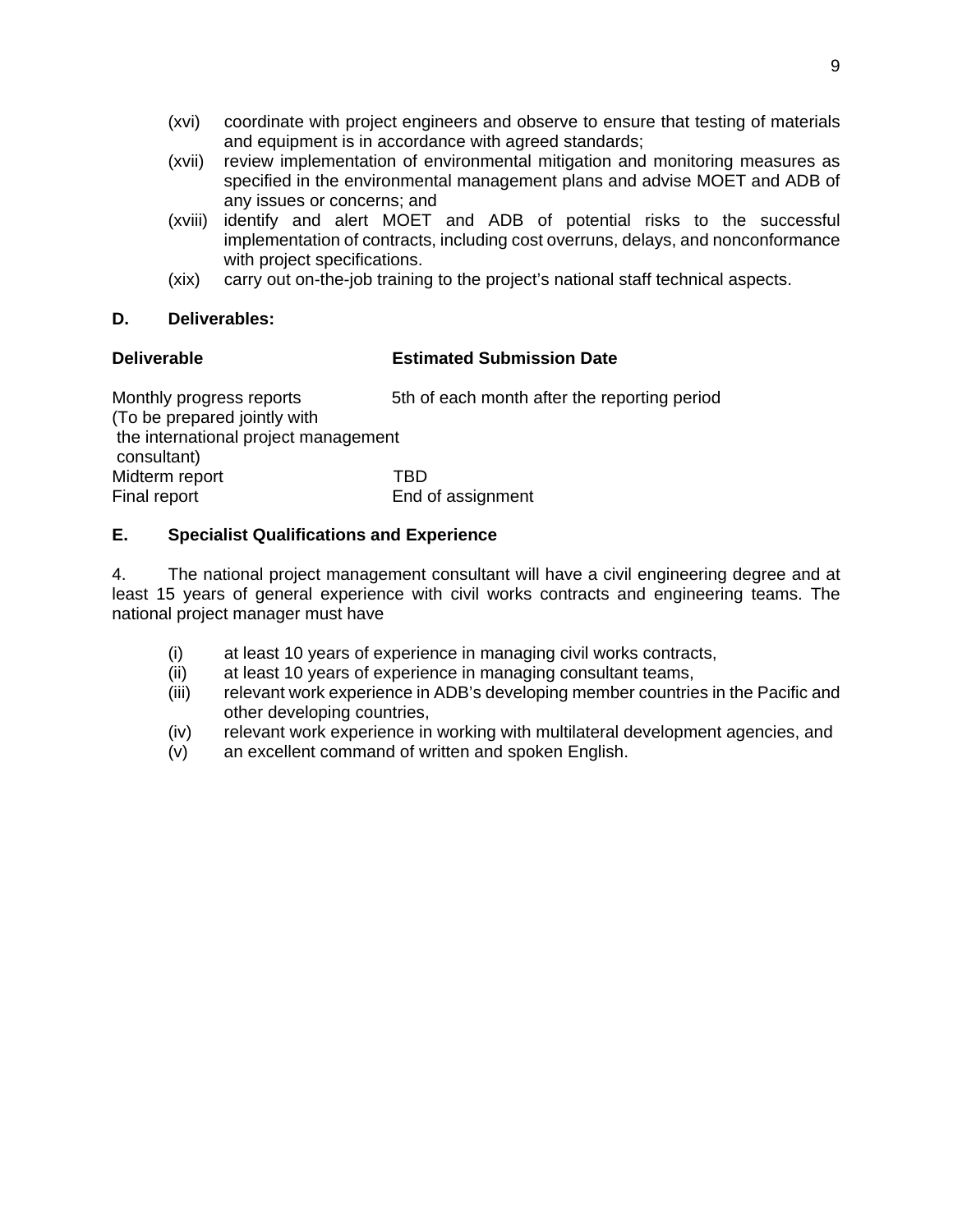# **5. Expertise Engineering/Procurement Consultant Source National, 12 person-months**

# **A. Objective and Purpose of the Assignment**

1. The Government of Vanuatu has received financial assistance from the technical assistance programs of the Asian Development Bank (ADB) to engage a national project management consultant. The consultant will work to strengthen project management and implementation capabilities of the government's Vanuatu Project Management Unit (VPMU) to help achieve the effective and efficient delivery of the intended outputs and outcomes of the Vanuatu Interisland Shipping Support Project, the Vanuatu Energy Access Project, and other projects, as needed. The consultant will also support other key ministries in delivery of the Cyclone Pam Schools project, and other projects, as needed, as well as train VPMU's national staff and build their capacity for undertaking more demanding tasks independently in the future.

# **B. Scope of Work**

2. The selected candidate will work closely with the international and national consultants and staff of the VPMU to help effectively manage and successfully complete the three ongoing projects, and other projects as required.

# **C. Detailed Tasks and/or Expected Outputs**

3. The responsibilities of the national engineering and procurement consultant will include but not be limited to the tasks listed below. Working in coordination with the international and national project management consultants, the national engineering and procurement consultant will

- (i) help the VPMU manage the Vanuatu Interisland Shipping Support Project, the Vanuatu Energy Access Project, Cyclone Pam School project, and other relevant projects;
- (ii) provide hands-on support and on engineering, procurement, and other relevant aspects of the projects;
- (iii) mentor VPMU graduate engineers in carrying out their tasks, providing on-the-job training;
- (iv) work closely as the VPMU's representative with the design consultants on the preparation of documentation, especially detailed engineering designs and bidding documents;
- (v) support the maritime engineering consultant and other project consultants and VPMU staff in any tasks where such help is required;
- (vi) play a key role in managing the bid processes and in bid evaluation as a member of bid evaluation committees;
- (vii) support the contract administration and site supervision of the three ongoing projects;
- (viii) support the processing of progress certificates, the review of extension of time claims, the preparation of variation orders and non-conformance notices, the monitoring of design and/or construction progress, and the monitoring of contract costs; and
- (ix) Provide effective and regular supervision of the civil works, including supervision of quality control tests to ensure that the works are executed in accordance with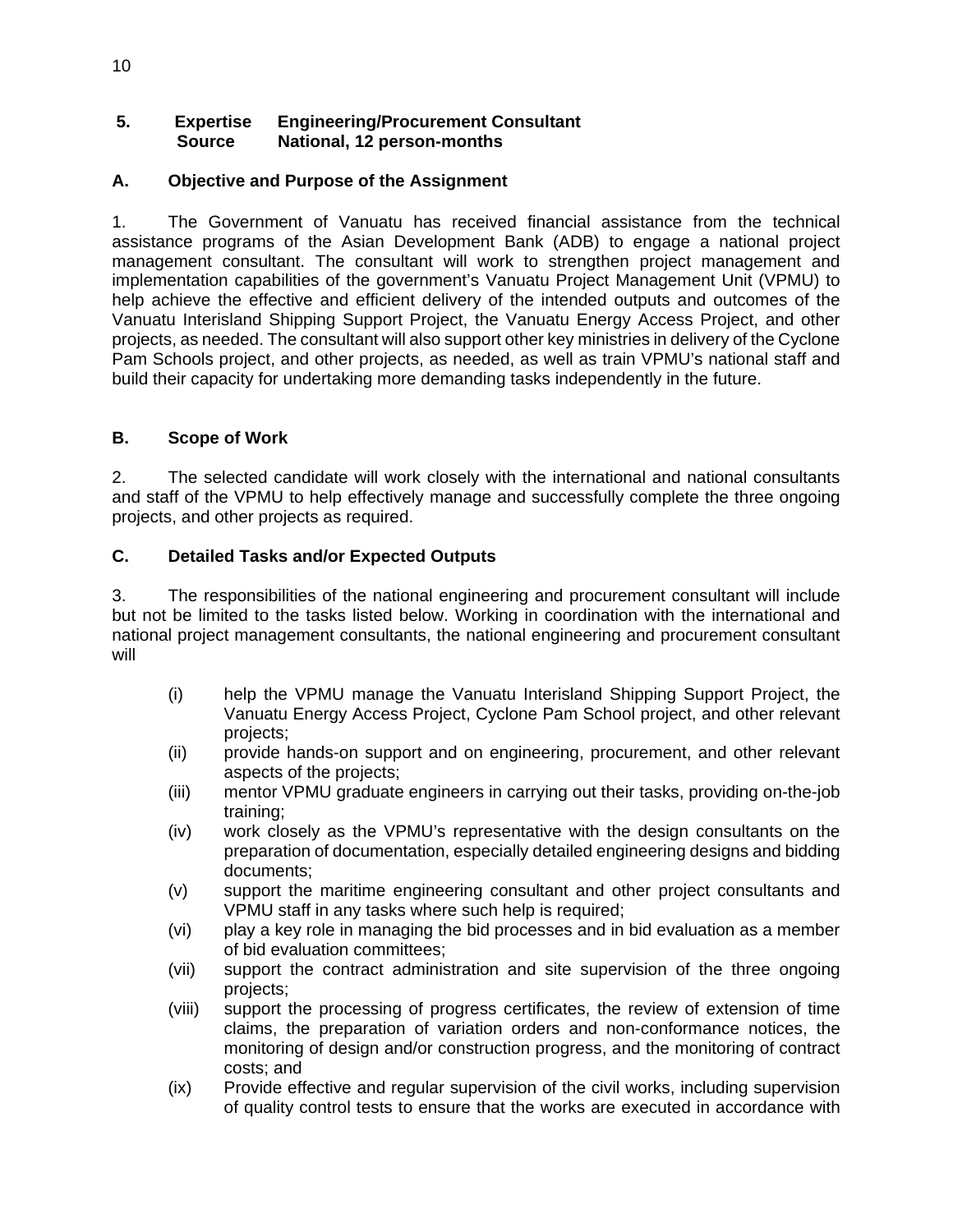established standards, criteria, specifications, procedures, and approved design and environmental aspects and are complying with the environmental management and monitoring plan and the construction schedule;

(x) support the international and national Project Management Consultants in preparing a trainings program and manual and reflect provided training activities and results into the weekly progress reports.

### **D. Deliverables:**

### **Deliverable Estimated Submission Date**

Any documentation required by TBD the VPMU and/or ADB during project implementation

Weekly progress reports Each Monday of the week following the reporting period

# **E. Specialist Qualifications and Experience**

4. The consultant will have a civil engineering degree with at least 15 years of general experience with civil works contracts and design. The consultant must have

- (i) at least 10 years of experience with large maritime wharf construction contracts,
- (ii) at least 10 years of experience in the design of wharves,
- (iii) a solid understanding of International Federation of Consulting Engineers' conditions (FIDIC) conditions,
- (iv) relevant work experience in ADB's developing member countries in the Pacific and other developing countries, and
- (v) an excellent command of written and spoken English.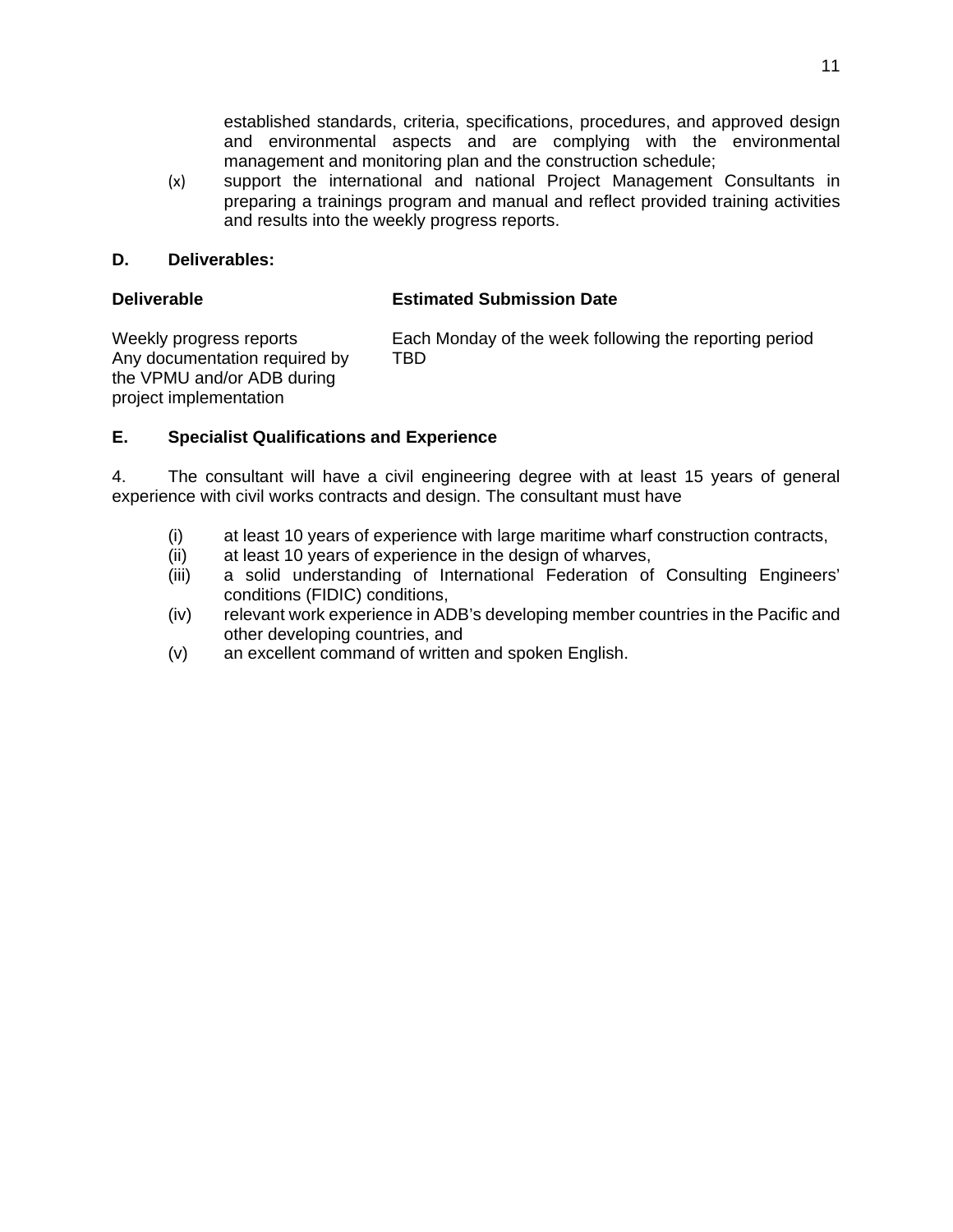# **6. Expertise Social Safeguards and Resettlement Specialist Source National, 6 person-months**

# **A. Objective and Purpose of the Assignment**

1. The Government of Vanuatu has received financial assistance from the technical assistance (TA) programs of the Asian Development Bank (ADB) to engage a national social safeguards and resettlement specialist. The consultant will support the safeguards and land acquisition processes during implementation of ADB's ongoing Vanuatu Energy Access Project and Vanuatu Interisland Shipping Support Project. The consultant will also support other key ministries in delivery of the Cyclone Pam Schools project, and other projects, as needed.

# **B. Scope of Work**

- 2. The consultant will
	- (i) assist the Vanuatu Project Management Unit (VPMU) and other ministries, as required, to manage the timely implementation of social safeguards processes and safeguards plans;
	- (ii) coordinate closely and effectively with each project's safeguards team and key government agencies;
	- (iii) continue the land acquisition process under the ongoing Vanuatu Energy Access Project at the Brenwe hydropower site in Malekula;
	- (iv) initiate and/or continue consultation processes between the land owners and the government;
	- (v) help prepare, finalize, and execute memorandums of understanding (MOUs) for development sites under the two ongoing projects;
	- (vi) update Resettlement Plan prepared during the PPTA and draft safeguards documents if necessary in accordance with ADB safeguards requirements;
	- (vii) oversee the implementation of the Gender Action Plan including providing recommendation on how to meet the gender targets under the ongoing Projects;
	- (viii) review safeguards reports and Gender Action Plan progress for the Cyclone Pam Schools project currently being implemented; and
	- (ix) liaise with and brief ADB's safeguards specialist from time to time on the status of land acquisition process and consultations for memorandums of agreement (MOAs).

# **C. Detailed Tasks and/or Expected Outputs**

3. The national social safeguards and resettlement specialist's responsibilities will include but not be limited to the tasks listed below. She or he will

- (i) review relevant background information, including the resettlement plan and social impact assessments prepared during the project preparatory TA;
- (ii) collate historical land acquisition data on the Brenwe hydropower site, including documents related to historical construction activities at the site and to more recent legal proceedings to determine site ownership;
- (iii) conduct interviews with key stakeholders, including but not limited to the Energy Department Ministry of Climate Change, the agency with responsibility for lands, the provincial government, landowners, and power utility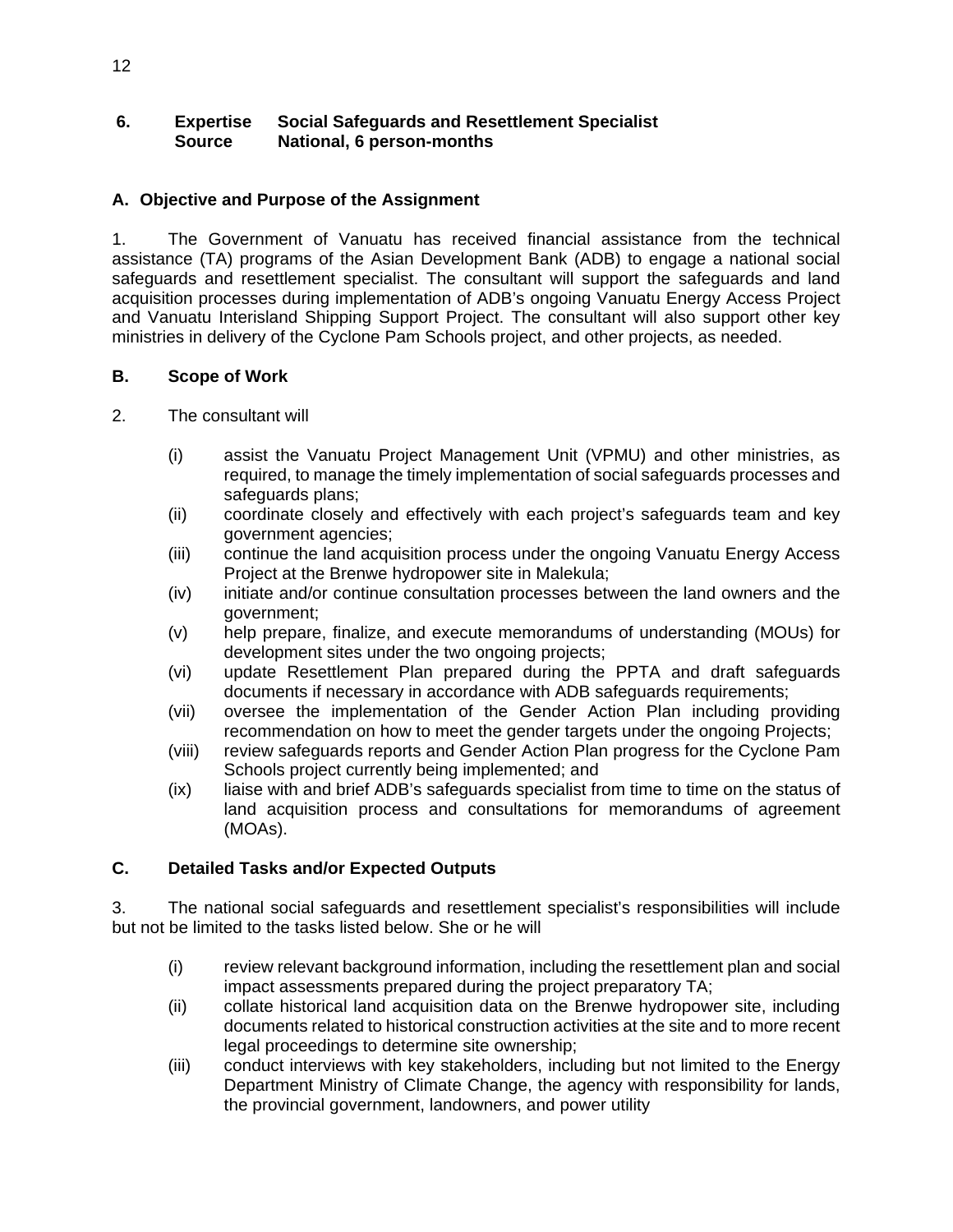- (iv) develop an in-depth understanding of land acquisition issues at each development site and the status of land acquisition;
- (v) conduct multiple site visits to the Brenwe site and interview relevant stakeholders;
- (vi) develop and implement stakeholder consultation and communication programs to ensure the full awareness and participation of affected communities and stakeholder agencies;
- (vii) assess the next steps required to advance land acquisition;
- (viii) work closely with relevant stakeholders and engage in ongoing follow-up to ensure land acquisition is progressing;
- (ix) hold workshops or target group meetings, as required, to develop consensus on next steps with key stakeholders;
- (x) manage procurement of surveys (to be financed under a separate contract) to facilitate land acquisition;
- (xi) update the project resettlement plan, which can be found at http://www.adb.org/projects/documents/van-energy-access-project-brenwehydropower-plant-subproject-rp;
- (xii) facilitate meetings between the Utility Regulatory Authority (URA) and power utility to agree on an operation and maintenance funding mechanism;
- (xiii) oversee and assist the implementation of the involuntary resettlement and indigenous peoples plan (if any) during project implementation, including field visits to project sites to ensure safeguards compliance, particularly for the issuance of no-objection for civil works;
- (xiv) participate in or lead efforts to consult with and engage the participation of affected persons and/or communities and key stakeholders during project preparation and implementation;
- (xv) monitor compliance with ADB Safeguards Policy Statement (2009) and assist in the preparation of corrective action plans (if required) to bring the projects into compliance;
- (xvi) oversee the implementation of the gender action plan, propose revisions if required, and provide recommendations on how to effectively achieve gender targets;
- (xvii) work closely with each project's safeguards and implementation team to prepare and submit to the government and ADB a semiannual safeguards report, a gender action plan progress report, and any other required safeguards documentation; and
- (xviii) assist in implementing capacity building and training for the projects' safeguards counterparts to help build their capabilities in managing safeguards.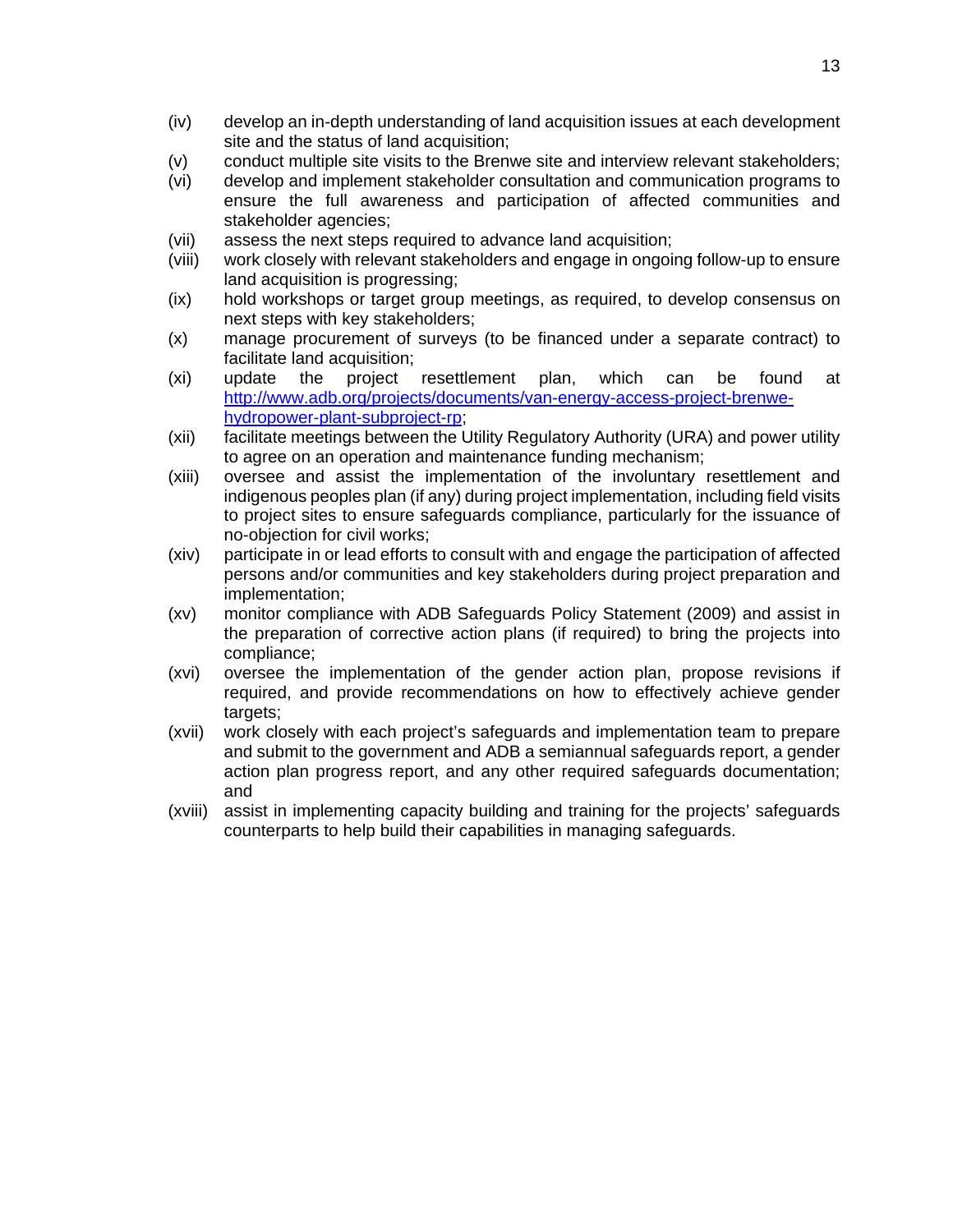- **Deliverable**<br>
(i) Land acquisition update reports<br> **Estimated Submission Date**<br>
Monthly, within a week after the  $(i)$  Land acquisition update reports
- (ii) Updates on the consultations for MOAs Monthly, within a week after end
- 
- 

end of each reporting month of each reporting month (iii) Draft and finalize MOAs After completion of consultations for each site (iv) Report on validating MOAs After completion of validations for each site

# **E. Specialist Qualifications and Experience**

4. The national social safeguards and resettlement specialist will have a bachelor's degree in sociology, applied social science, or a related field and at least 5 years of relevant experience in managing involuntary resettlement, participatory planning, and gender issues in projects.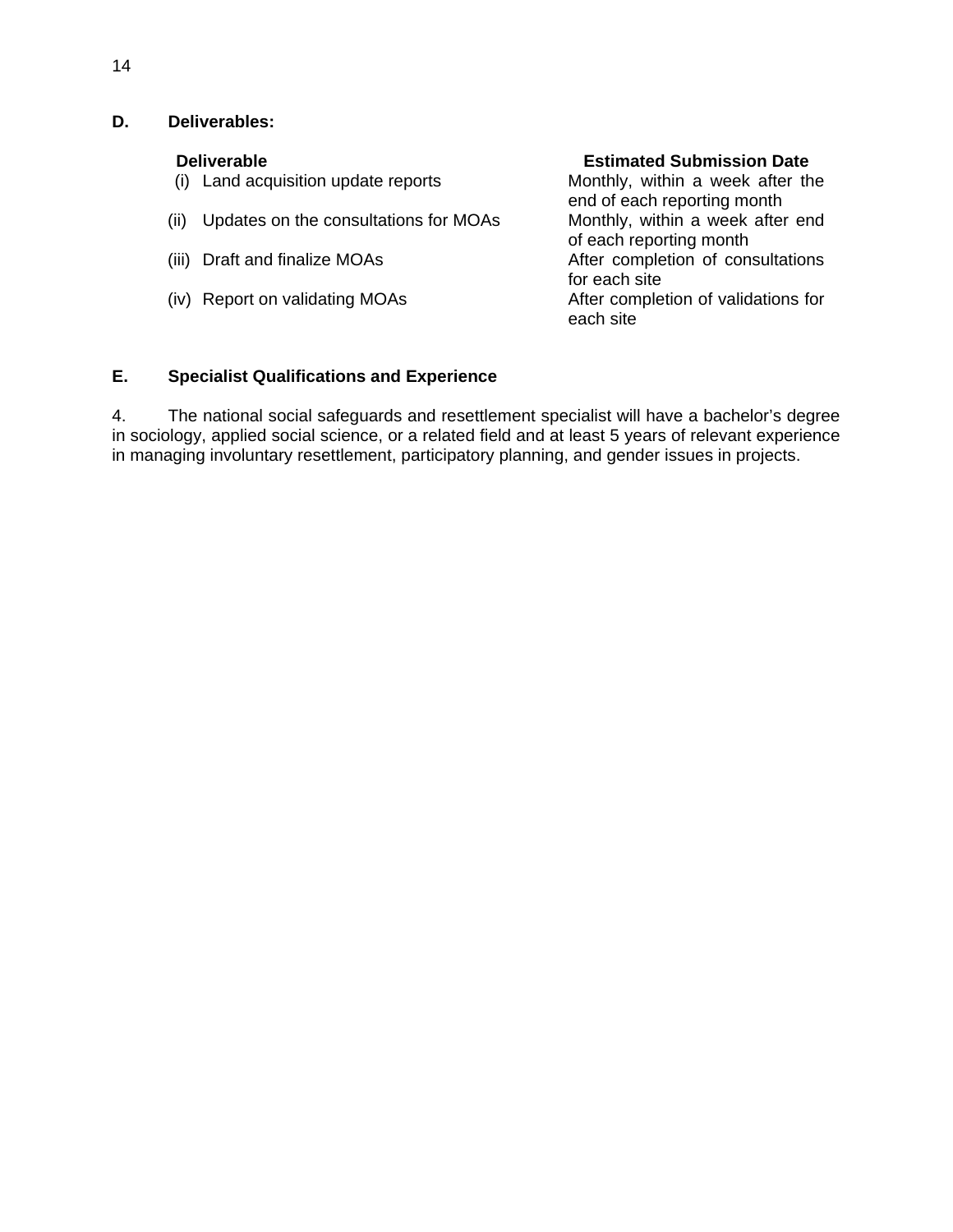# **OUTPUT 2:**

# **Measures to Improve Government Project Management Institutional Arrangement Recommended, and Implementation Supported**

# **7. Expertise Institutional Review Specialist Source International, 2 person-months**

# **A. Objective and Purpose of the Assignment**

1. The Government of Vanuatu has received financial assistance from the technical assistance (TA) programs of the Asian Development Bank (ADB) to engage an international institutional review specialist. The consultant will build on the results of previous analyses to assess the institutional arrangements for project implementation in Vanuatu and propose a business model acceptable to the government and will enable sustainable management, build domestic capacity, and strengthen government ownership and accountability in project implementation. Identifying and developing this model will involve intensive consultations and consensus building with the Ministry of Infrastructure and Public Utilities (MIPU), the Vanuatu Project Management Unit (VPMU), the Ministry of Finance and Economic Management (MFEM), and the Prime Minister's Office (PMO).

### **B. Scope of Work**

2. The selected consultant will work closely with all government stakeholders and development partners to critically examine the recommendations made under the previous analyses, review the current allocation of project implementation responsibilities between the VPMU and the MIPU, and propose measures to enhance the quality of implementation throughout the project cycle.

# **C. Detailed Tasks and/or Expected Outputs**

3. The responsibilities of the consultant will include but not be limited to the following tasks. He or she will

- (i) review operational, implementation, coordination, and project management requirements and responsibilities and the relevant facilities and resources available at the MIPU and the VPMU during the project preparatory, detailed design, procurement, construction, and post-construction stages of infrastructure projects;
- (ii) identify any duplication of roles and/or resources;
- (iii) consult the VPMU, the MIPU, the MFEM, the PMO, other government stakeholders, and the VPMU's steering committee and development partners (Australia, New Zealand, ADB, the World Bank, and the Japanese International Cooperation Agency) on the recommendations of the previous analyses to improve institutional arrangements for project management;
- (iv) identify the reasons for stakeholder resistance to implementing the recommended reforms;
- (v) recommend an alternate business model agreeable to the government and other stakeholders that will make project management strong and sustainable and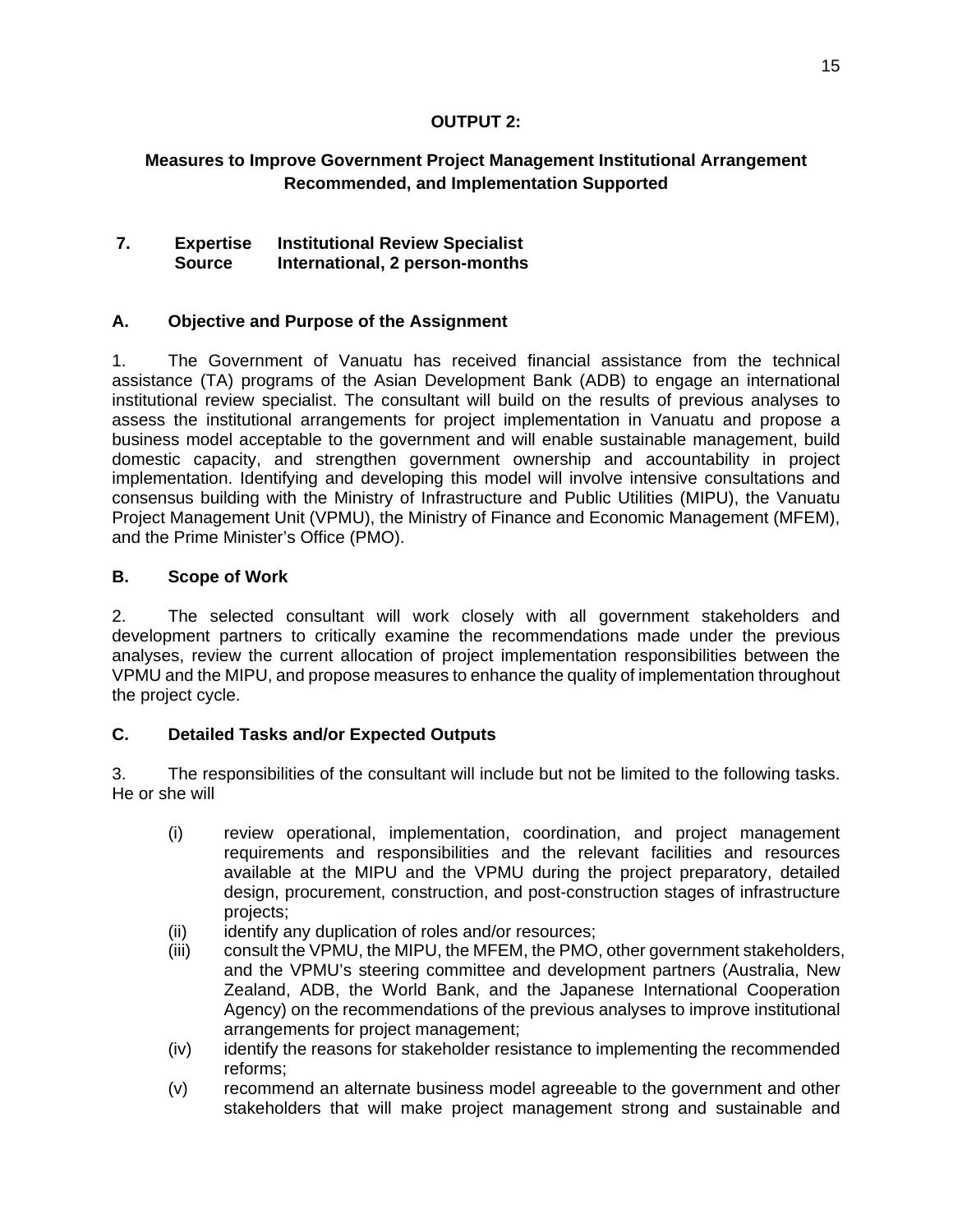improve domestic capacity, government ownership, and accountability in project implementation; and

(vi) update the previous draft project management capacity assessment report, incorporating the alternate business model recommended under this assignment.

### **D. Deliverables:**

|       | <b>Deliverables</b>                                | <b>Estimated Submission Date</b>    |
|-------|----------------------------------------------------|-------------------------------------|
| (i)   | assessing/confirming<br>project<br>Report          | 1 week after the assignment starts  |
|       | management role of the VPMU as envisaged in        |                                     |
|       | the VPMU Charter                                   |                                     |
| (ii)  | Report assessing/confirming operational,           | 2 weeks after the assignment starts |
|       | implementation, coordination, and<br>project       |                                     |
|       | management requirements and responsibilities       |                                     |
|       | and relevant facilities and resources available at |                                     |
|       | MIPU and VPMU, and identifying gaps                |                                     |
| (iii) | Report on the consultations with the stakeholders  | 6 weeks after the assignment starts |
|       | on the recommendations of the previous             |                                     |
|       | assessments and on resistance to implementing      |                                     |
|       | the previous assessments' recommendations          |                                     |
| (iv)  | Draft report recommending an alternate business    | 7 weeks after the assignment starts |
|       | model aggregable to the government                 |                                     |
| (v)   | Update of the previous draft report incorporating  | 8 weeks after the assignment starts |
|       | the agreed business model and finalizing the       |                                     |
|       | report.                                            |                                     |

### **E. Specialist Qualifications and Experience**

4. The international institutional review specialist will have a degree in engineering or a related field and will have specialized in managing and implementing infrastructure projects financed by ADB or any other external sources in developing countries. She or he must have

- (i) a thorough knowledge of the project cycle and public sector policies and procedures in developing countries;
- (ii) experience in working in developing countries in the Pacific and sound knowledge of the resources available for project implementation and management in the public sectors of these countries; and
- (iii) at least 15 years of experience managing and implementing projects funded by multilateral and development partners and demonstrated sound knowledge of procurement, International Federation of Consulting Engineers (FIDIC) conditions of contract, recruitment of consultants (firms and individuals), engineering, environmental safeguards, land acquisition and resettlement practices, climate change adaptation, and disaster and risk management.
- (iv) Candidates who have worked on similar ADB projects in a similar environment and geographical area in the Pacific (including in Vanuatu) will have an advantage.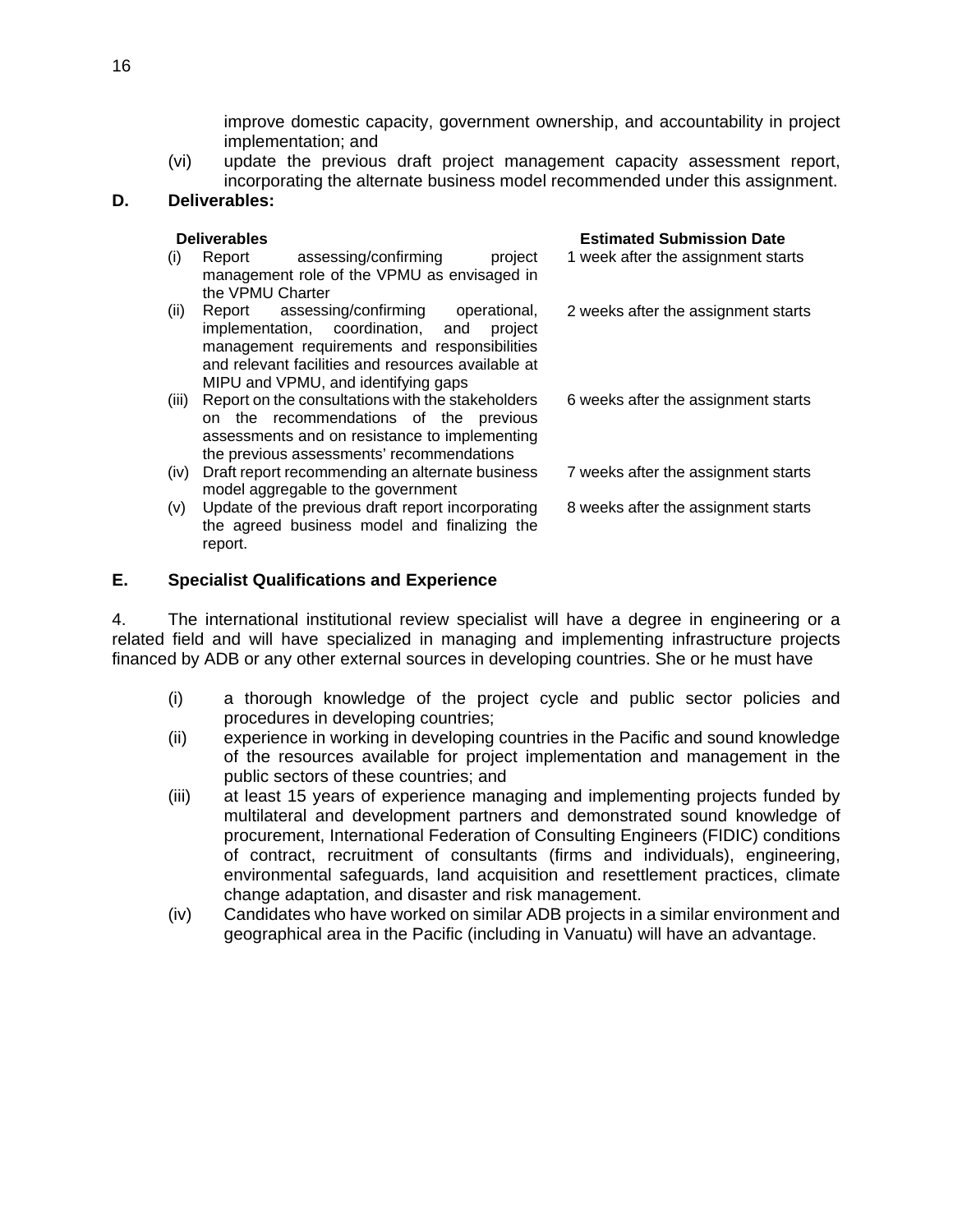# **OUTPUT 3:**

# **Implementation of Vanuatu's Public Financial Management Road Map for Improved Public Investments Supported**

# **8. Expertise Public Financial Management Specialist Source International, 3 person-months**

# **A. Objective and Purpose of the Assignment**

1. The Government of Vanuatu has received financial assistance from the technical assistance programs of the Asian Development Bank (ADB) to engage an international public financial management (PFM) specialist. The PFM specialist will support the government in implementing its PFM reform road map.

# **B. Scope of Work**

2. The international consultant will work with the Ministry of Finance and Economic Management (MFEM) to implement the PFM road map reforms after ADB and the government have agreed on the prioritization and sequencing of work to be completed and which of the road map activities and reforms will be undertaken as part of an ADB policy-based grant program.

# **C. Detailed Tasks and/or Expected Outputs**

3. The responsibilities of the PFM specialist will include but not necessarily be limited to the tasks listed below. He or she will

- (i) liaise with and closely support the MFEM in analyzing ongoing progress in the PFM road map's implementation, with support from other development partners;
- (ii) develop a full understanding of the government's and the MFEM's key PFM objectives and priorities to use in prioritizing and sequencing work on implementing the PFM road map;
- (iii) liaise with the financial management information system expert, the budget expert, and the national PFM specialist to be engaged under this ADB technical assistance to ensure that all their work is aligned;
- (iv) achieve an understanding of the ability of the MFEM and key line agencies to implement the PFM road map effectively and develop a work plan that accommodates current institutional and human resource capacities;
- (v) consult with ADB to determine whether deliverables in the work plan could also be included as actions in the policy matrix for the planned policy-based grant program; and
- (vi) work with the MFEM, relevant line agencies, and development partners to execute the work plan.

# **D. Deliverables:**

**Deliverable Estimated Submission Date**  Inception report **After first mission** Work plan Mork plan After first mission<br>
Final report Mear end of contra Near end of contract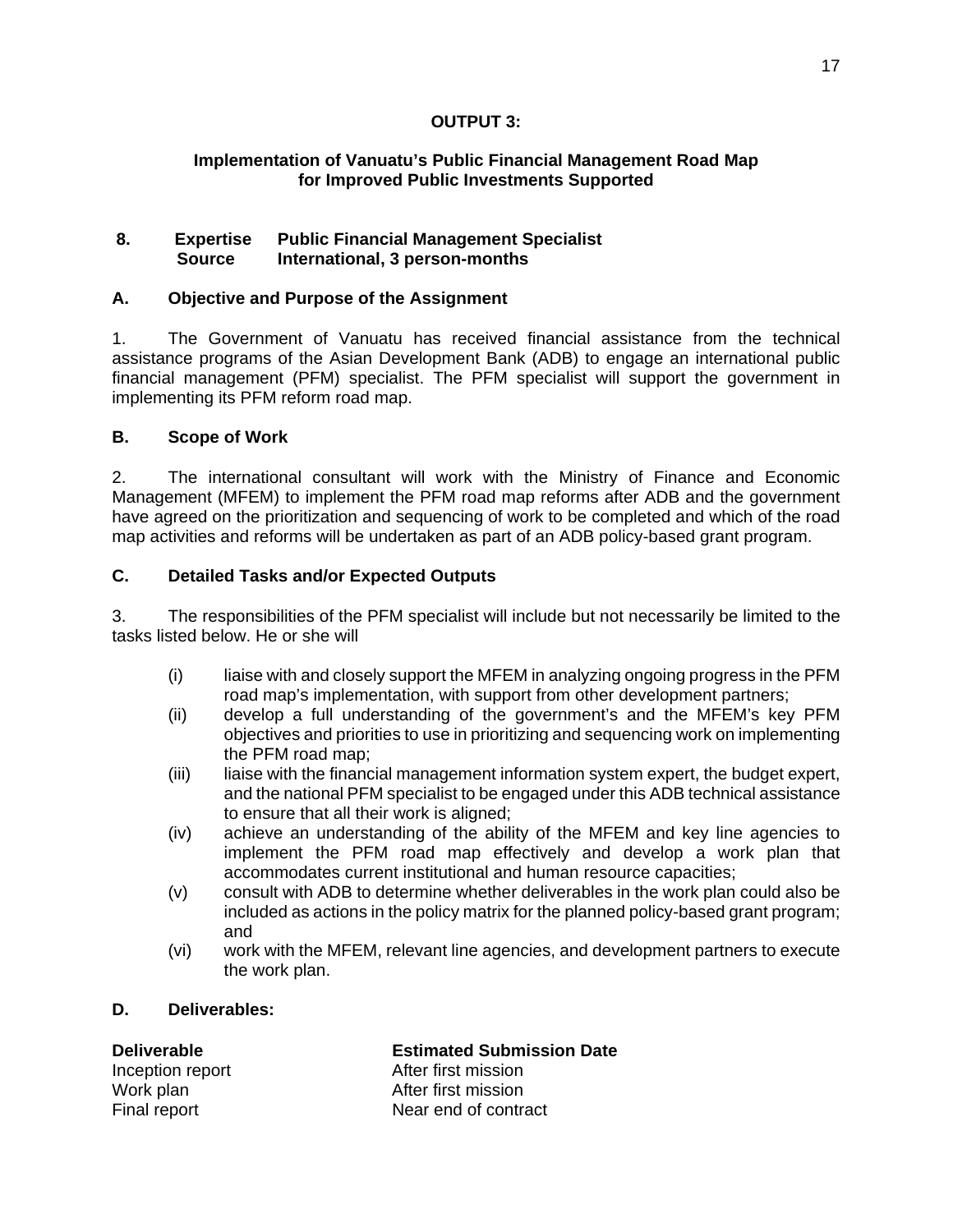# **E. Specialist Qualifications and Experience**

4. The PFM specialist will have an advanced degree in economics, public administration, or a similar field and at least 15 years of general experience in PFM. The PFM specialist must have

- (i) broad experience in implementing PFM projects, particularly in developing countries;
- (ii) demonstrated experience with capacity development and change management in Pacific island developing countries; and
- (iii) an excellent command of written and spoken English.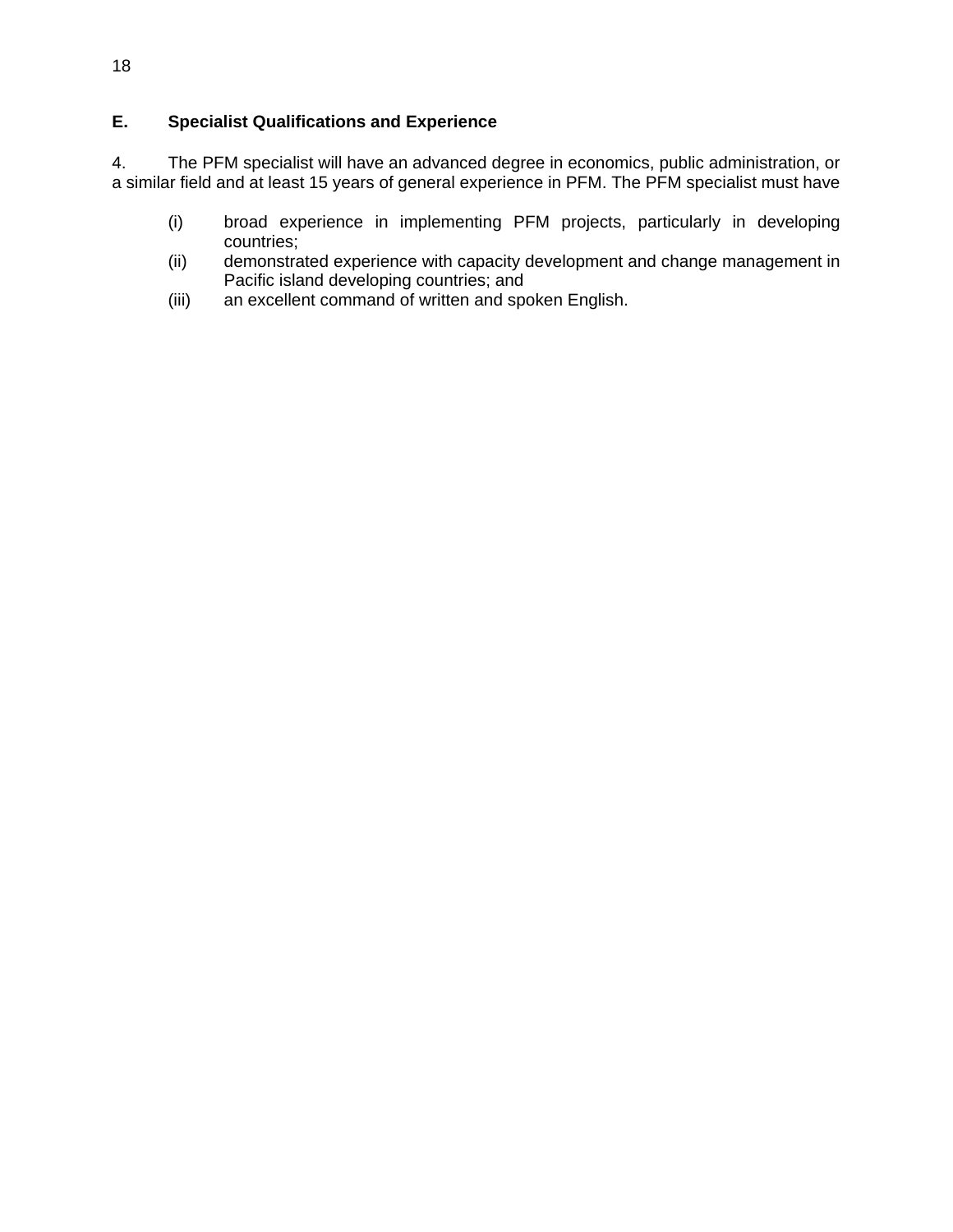# **9. Expertise Financial Management Information System Expert Source International, 2 person-months**

# **A. Objective and Purpose of the Assignment**

1. The Government of Vanuatu has received financial assistance from the technical assistance programs of the Asian Development Bank (ADB) to engage an international financial management information system (FMIS) expert. The expert will review Vanuatu's FMIS.

# **B. Scope of Work**

2. The expert will work closely with the Ministry of Finance and Economic Management (MFEM) to review Vanuatu's FMIS and will recommend changes that will ensure that the government can meet its public financial management (PFM) objectives.

# **C. Detailed Tasks and/or Expected Outputs**

3. The responsibilities of the FMIS expert will include but not be limited to the following tasks. She or he will

- (i) work with the relevant individuals in the MFEM and line agencies to understand the scope, role, and functions of Vanuatu's FMIS and how these contribute to achieving the government's objectives for PFM;
- (ii) develop an understanding of the quantity and quality of data that is prepared and used for current FMIS reporting;
- (iii) consult with stakeholders to learn about the current limitations and gaps in the FMIS and how these shortcomings are preventing the MFEM from meeting the country's PFM objectives;
- (iv) achieve an understanding of the technical requirements for developing an effective FMIS that can be used by the MFEM and line agencies, including the hardware, software, and technical support requirements;
- (v) conduct a thorough diagnosis of the FMIS to determine what the existing system can and cannot do and report on how its current performance limits the government's ability to meet its PFM needs;
- (vi) compare Vanuatu's FMIS with other systems available, particularly those in the Pacific region, with a view to recommending options with the related costs and benefits for improving Vanuatu's FMIS;
- (vii) ensure that these options align with Vanuatu's PFM objectives, the capacity of the MFEM and line agencies, the levels of technical information and communication technology support that will be available for the system's introduction and operation and maintenance, other implementation and operational risks, and any other relevant local conditions; and
- (vii) liaise with the financial management information system expert, the budget expert, and the national PFM specialist to be engaged under this ADB technical assistance to ensure that all their work is aligned.

# **D. Deliverables:**

**Deliverable Estimated Submission Date**  Inception report **After first mission** Work plan More and After first mission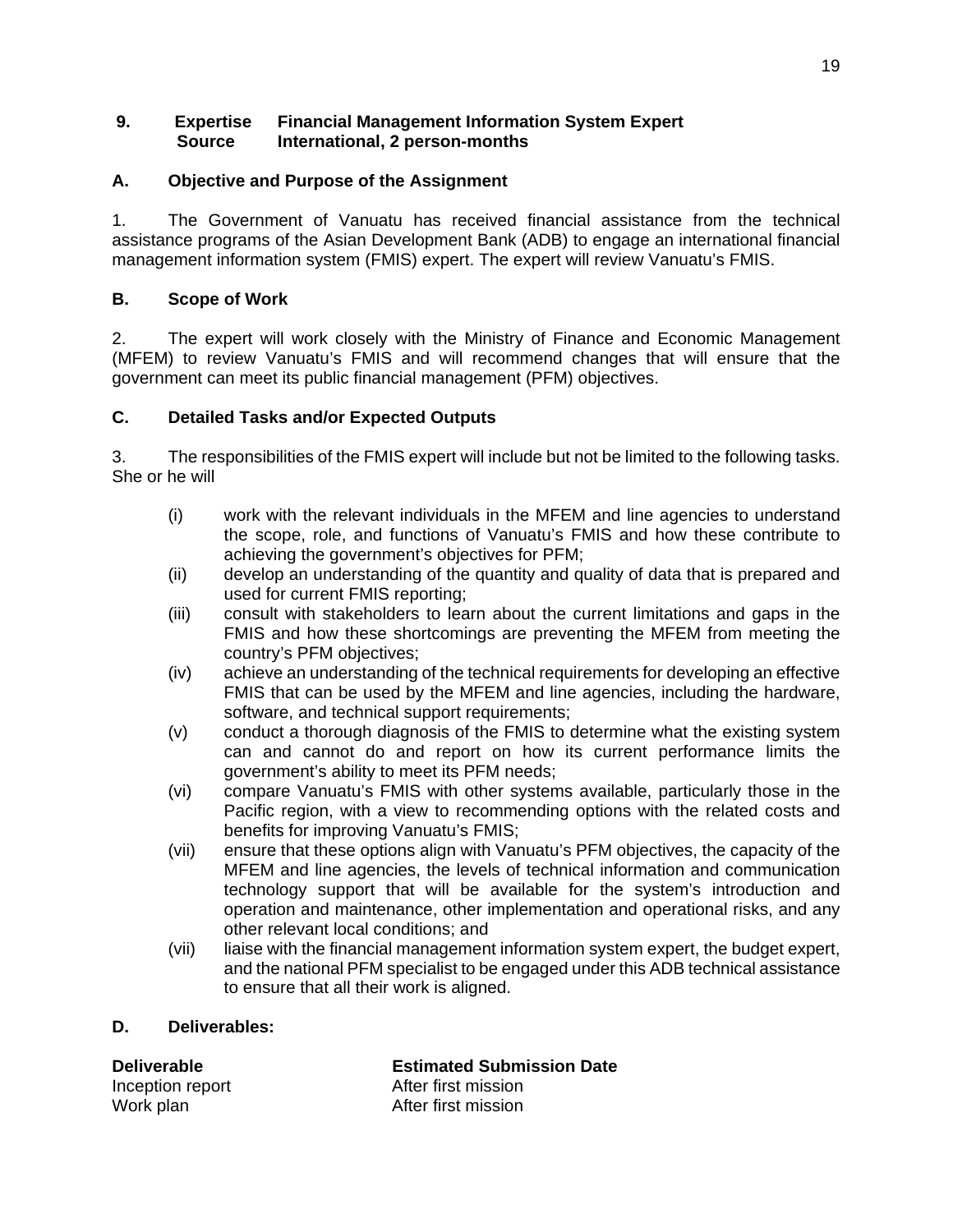# Final report Near end of contract

# **E. Specialist Qualifications and Experience**

4. The FMIS expert will have an advanced degree in economics, public administration, computer science, or a similar field and at least 10 years of general experience in FMIS. He or she must have

- (i) broad experience in assessing, implementing, operating, and running FMISs, particularly in developing countries;
- (ii) an understanding of how an FMIS can be used effectively to meet a government's PFM objectives, particularly in an environment where capacity is low and there are technical constraints;
- (iii) relevant work experience in ADB's developing member countries in the Pacific and other developing countries; and
- (iv) an excellent command of written and spoken English.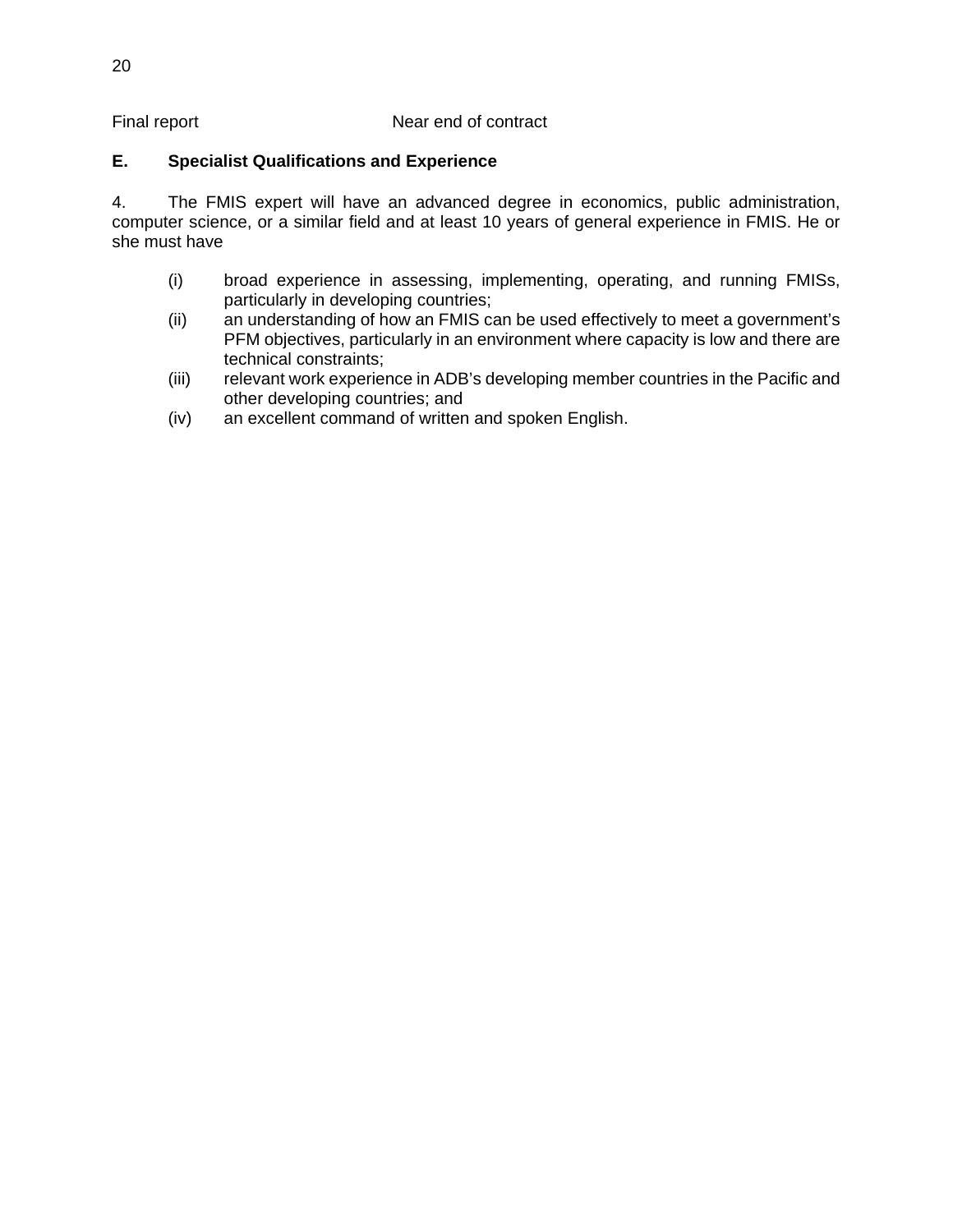### **10. Expertise Budget Specialist Source International, 2 person-months**

# **A. Objective and Purpose of the Assignment**

1. The Government of Vanuatu has received financial assistance from the technical assistance programs of the Asian Development Bank (ADB) to engage a budget specialist. The consultant will work to develop a medium-term expenditure framework (MTEF) to support the government's public financial management objectives.

# **B. Scope of Work**

2. The selected candidate will work closely with the Ministry of Finance and Economic Management (MFEM) to develop an MTEF, integrate and use it in Vanuatu's budget process, and provide MTEF training to the MFEM and relevant line ministries.

# **C. Detailed Tasks and/or Expected Outputs**

3. The responsibilities of the budget specialist will include but not be limited to the tasks listed below. She or he will

- (i) analyze the strengths, weaknesses, and opportunities for improvement in the current budget process, including the current process for setting medium-term budgets;
- (ii) work with the MFEM's economists and other staff to prepare a fiscal policy framework that (a) is consistent with the medium-term fiscal strategy, (b) aligns with the directions of the government's National Strategic Development Plan, and (c) includes medium-term financial estimates;
- (iii) review existing revenue projections and the methodology used to prepare them before updating these projections and recommending how to strengthen this methodology;
- (iv) develop a MTEF template to be used by MFEM for budget preparations;
- (v) help integrate the proposed MTEF with the revenue projections and the overall budget process;
- (vi) develop MTEF budget preparation guidance materials to help MFEM andline ministries budget over the medium term;
- (vii) prepare a budget assessment framework to strengthen the MFEM's analysis of budget submissions;
- (viii) develop a small number of key performance indicators for selected line ministries to use in monitoring performance against targets;
- (ix) start to prepare a consolidated medium-term government budget that is consistent with the fiscal policy framework and the medium-term fiscal strategy;
- (x) develop and conduct a small introductory training program to give the MFEM and relevant line agencies an understanding of the MTEF and how it fits into the budget process; and
- (xi) consider the options available for ensuring that all development assistance is incorporated into the budget process.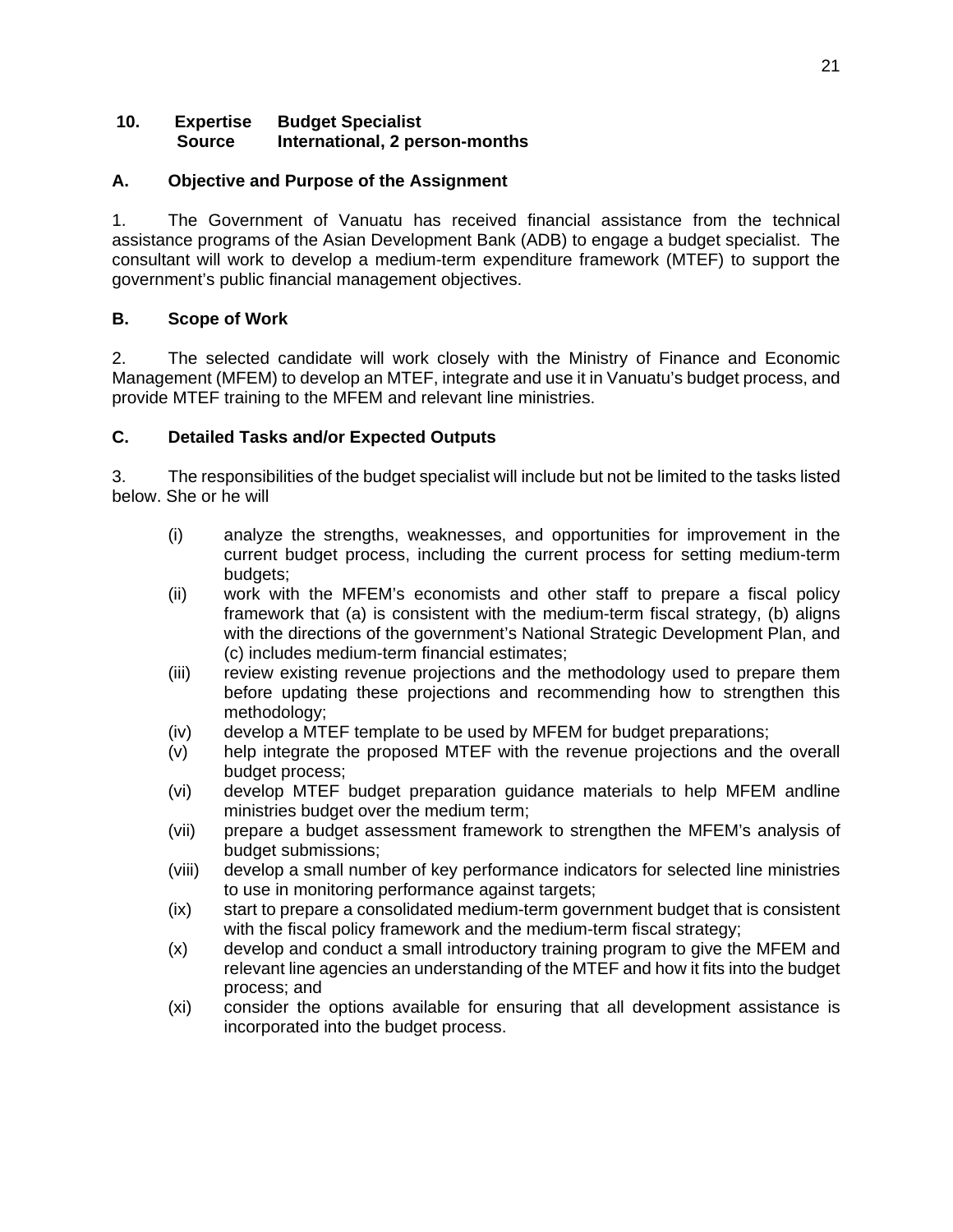| <b>Deliverable</b> | <b>Estimated Submission Date</b> |
|--------------------|----------------------------------|
| Inception report   | After first mission              |
| Work plan          | After first mission              |
| Final report       | Near end of contract             |

# **E. Specialist Qualifications and Experience**

4. The budget specialist will have an advanced degree in economics, public administration, or a similar field and at least 10 years of general experience in public financial management administration. He or she must have

- (i) broad experience in assessing, developing, and implementing MTEFs or their equivalent;
- (ii) a deep understanding of the national budget process and the interlinkages between the various process parts, particularly in an environment where capacity is low and there are technical constraints;
- (iii) relevant work experience in ADB's developing member countries in the Pacific and other developing countries; and
- (iv) an excellent command of written and spoken English.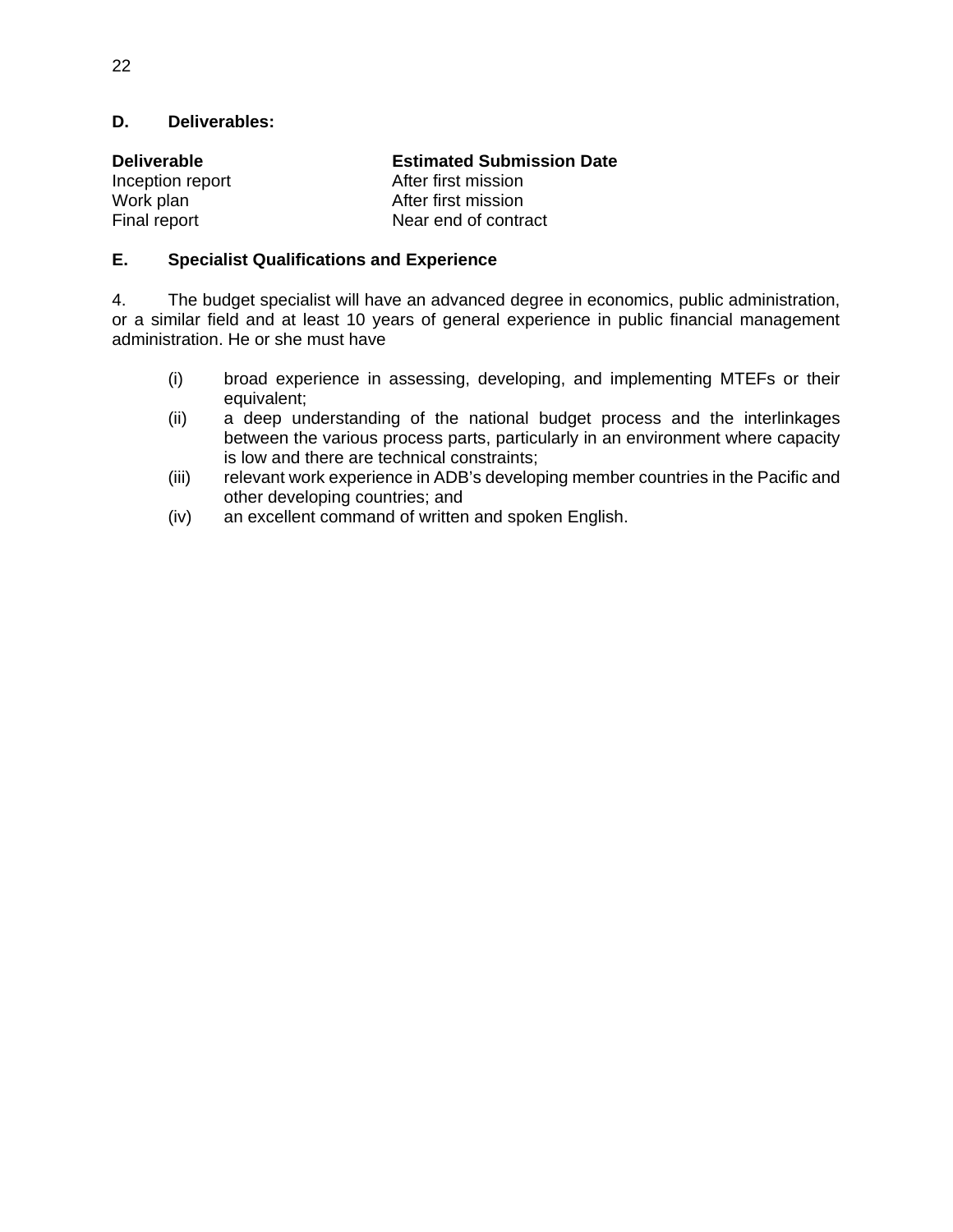# **11. Expertise Public Financial Management Specialist Source National, 6 person-months**

# **A. Objective and Purpose of the Assignment**

1. The Government of Vanuatu has received financial assistance from the technical assistance (TA) programs of the Asian Development Bank (ADB) to engage a national public financial management specialist. The national consultant will work with the three international consultants engaged under this TA to help implement the government's public financial management (PFM) reform road map, review Vanuatu's financial management information system (FMIS), and develop a medium-term expenditure framework

# **B. Scope of Work**

2. The selected candidate will work closely with and support the international consultants, staff of MFEM and line agencies to ensure that the TA facility's intended outputs are delivered.

# **C. Detailed Tasks and/or Expected Outputs**

3. A key part of the national PFM consultant's work will be to ensure that local knowledge is incorporated into the work of the international consultants and that solutions developed under the TA can be implemented successfully under the prevailing conditions in Vanuatu. The responsibilities of the national PFM consultant will include but not be limited to the tasks listed below:

- (i) She or he will work alongside the international consultants, help them develop work plans, provide them with advice and technical inputs, analyze issues when so directed by the international consultants, and undertake other tasks as required.
- (ii) He or she will be the key TA facility contact person with the MFEM and other line agencies and provide updates on the progress of work being undertaken by the international consultants.
- (iii) The national PFM consultant will prepare a stakeholder analysis and an associated participation plan. The stakeholder analysis will help identify (i) potential risks, conflicts, and constraints that could affect the pieces of work being led by the international consultants; (ii) opportunities and partnerships that could be explored and developed; and (iii) the means to include all relevant stakeholders in the planning processes. Stakeholders should include the management and staff of the MFEM, other central government agencies, line ministries, and provincial government and development partners.
- (iv) She or he will work with the MFEM and the international consultants to organize, plan, facilitate, and provide input to the participatory, consultation, and stakeholder engagement forums, and contribute to the prioritization and sequencing for implementing the government's PFM reform road map
- (v) He or she will provide input for reporting documents and other papers to be prepared primarily by the international consultants.
- (vi) The national PFM consultant will undertake any other tasks assigned by the ADB project officer.